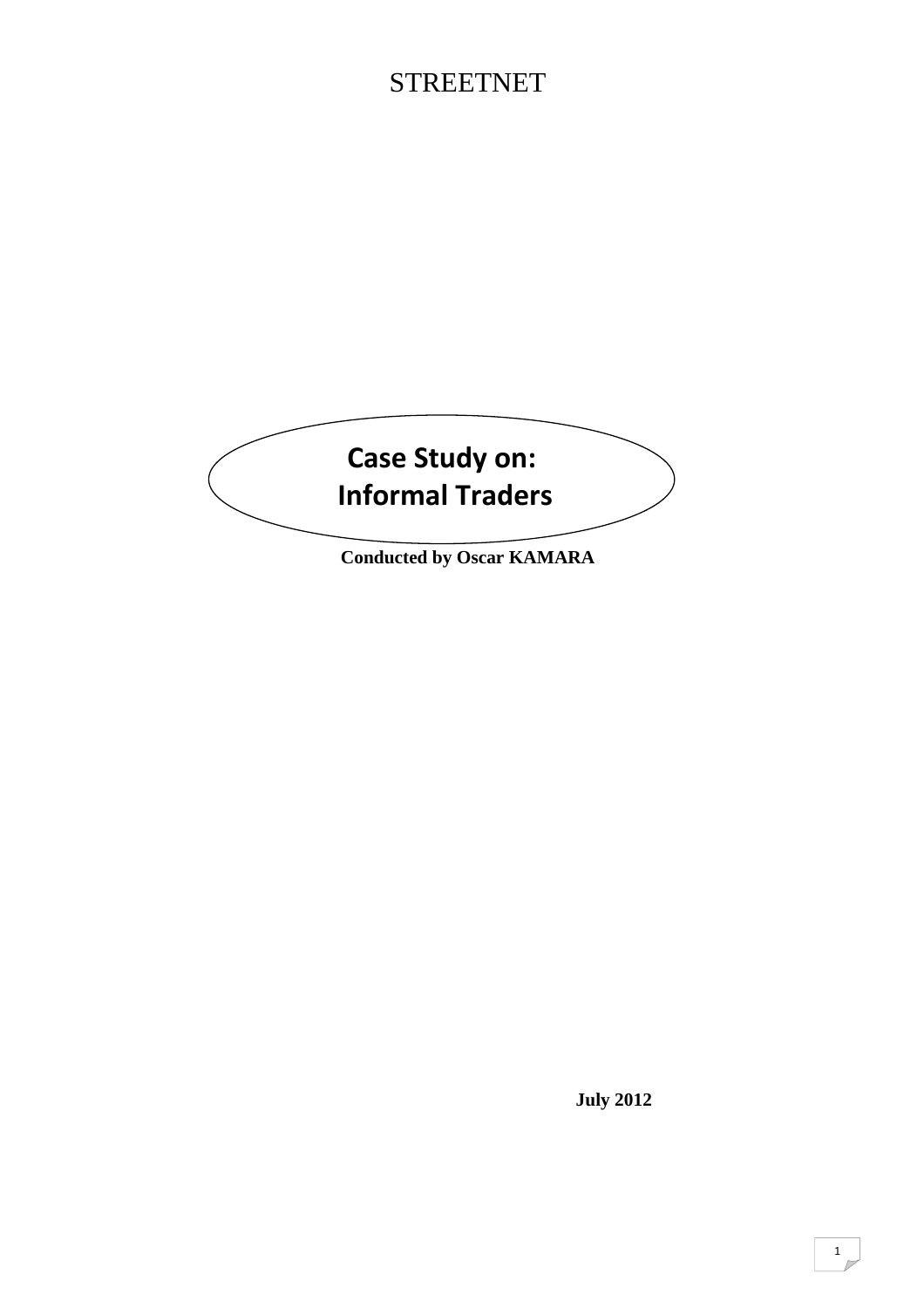### **List of abbreviations**

| ANSD:           | National Agency of Statistics and Demography                |
|-----------------|-------------------------------------------------------------|
| <b>AOF:</b>     | French West Africa                                          |
| <b>ASMA:</b>    | National Agency for the Settlement of Informal Workers      |
| WB:             | <b>World Bank</b>                                           |
| ILO:            | <b>International Labour Office</b>                          |
| <b>C.E.S:</b>   | <b>Economic and Social Council</b>                          |
| CFA:            | <b>African Financial Confederation</b>                      |
| CE:             | Classes of Primary School for 7-8 year olds                 |
| CM:             | Classes of Primary School for 10-12 year olds               |
| CIST:           | International Conference on Labour Statistics (ICLS)        |
| <b>CRDFP:</b>   | Regional and Departmental Centres of Professional Training  |
| <b>CNES:</b>    | National Confederation of Senegalese Employers?             |
| <b>CNTS:</b>    | National Confederation of Workers of Senegal                |
| <b>COCOGES:</b> | Collective of Women Traders of Economic Grouping of Senegal |
| DPS:            | Directorate of Forecasts and Statistics                     |
| <b>ESAM:</b>    | <b>Household Social Survey</b>                              |
| <b>ECOPOLE:</b> | Popular Economy                                             |
| IMF:            | International Monetary Fund                                 |
| <b>FAMATS:</b>  | Federation of Associations of Senegal's Informal Traders    |
| ILO:            | International Labour Organisation                           |
| NGO:            | Non Governmental Organization                               |
| SME:            | <b>Small and Medium Enterprise</b>                          |
| PDS:            | Senegalese Demographic Party                                |
| HLM:            | Dwelling with Moderate Rental                               |
| <b>RASI:</b>    | Consolidation of Actors of the Informal Sector              |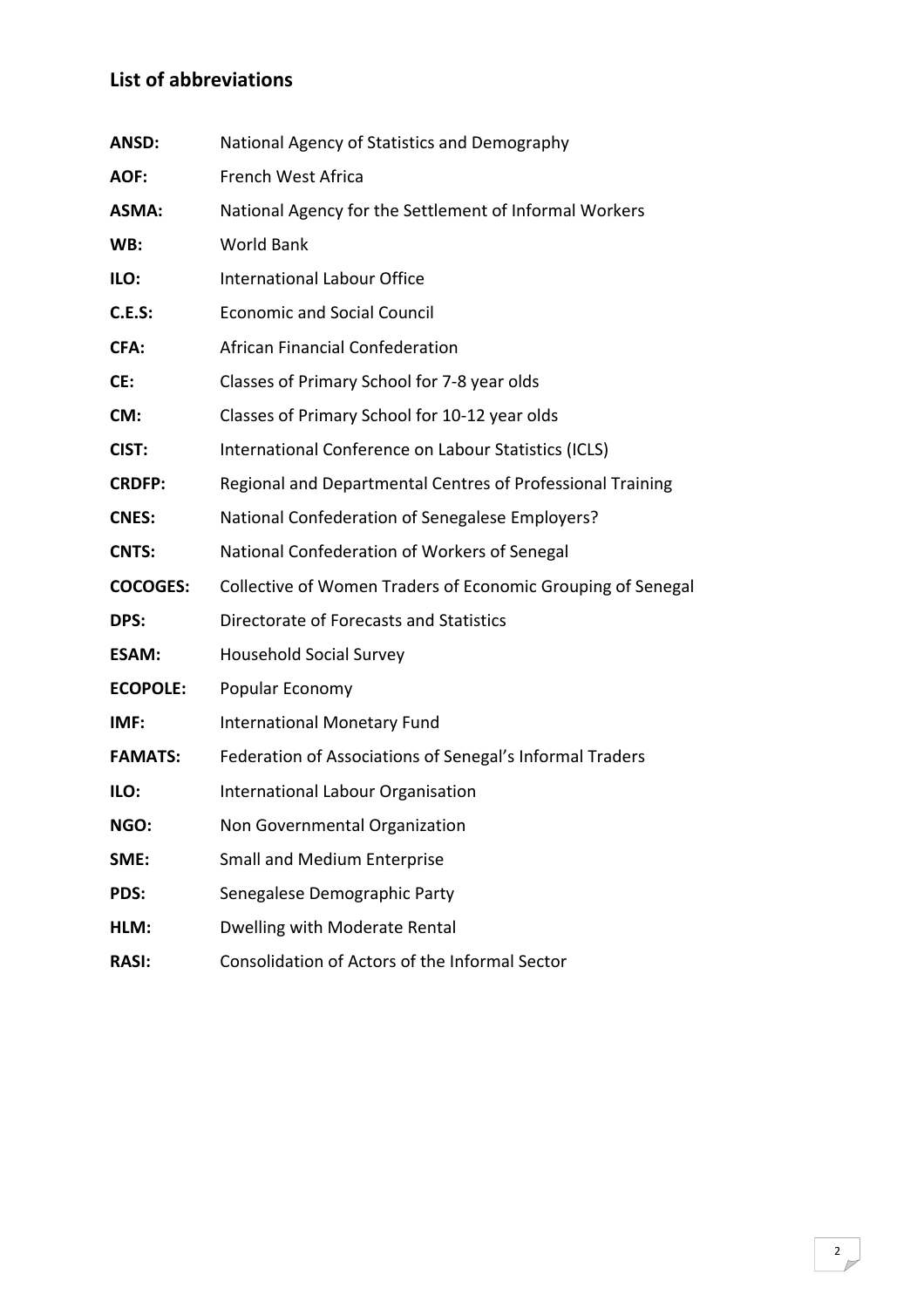| <b>Item</b>                                                 | Page |
|-------------------------------------------------------------|------|
| Presentation of Senegal                                     |      |
| Presentation of the city of Dakar                           |      |
| Presentation of the Dakar - Plateau District municipality   |      |
| Reminder on the purpose of the case study                   | 6    |
| Research methodology                                        | 6    |
| The informal sector in Senegal                              | 7    |
| The working conditions                                      | 8    |
| The different forms of organisation among traders           | 9    |
| The general situation of informal traders                   | 10   |
| Relationship with local authorities                         | 16   |
| Positive results achieved by traders through their struggle | 18   |
| Negative factors affecting traders                          | 19   |
| Selected good practices                                     | 20   |
| Lessons learnt from FAMATS                                  | 21   |
| Lessons learnt                                              | 21   |
| Recommendations                                             |      |
| Conclusion                                                  | 23   |
| Annexures                                                   | 24   |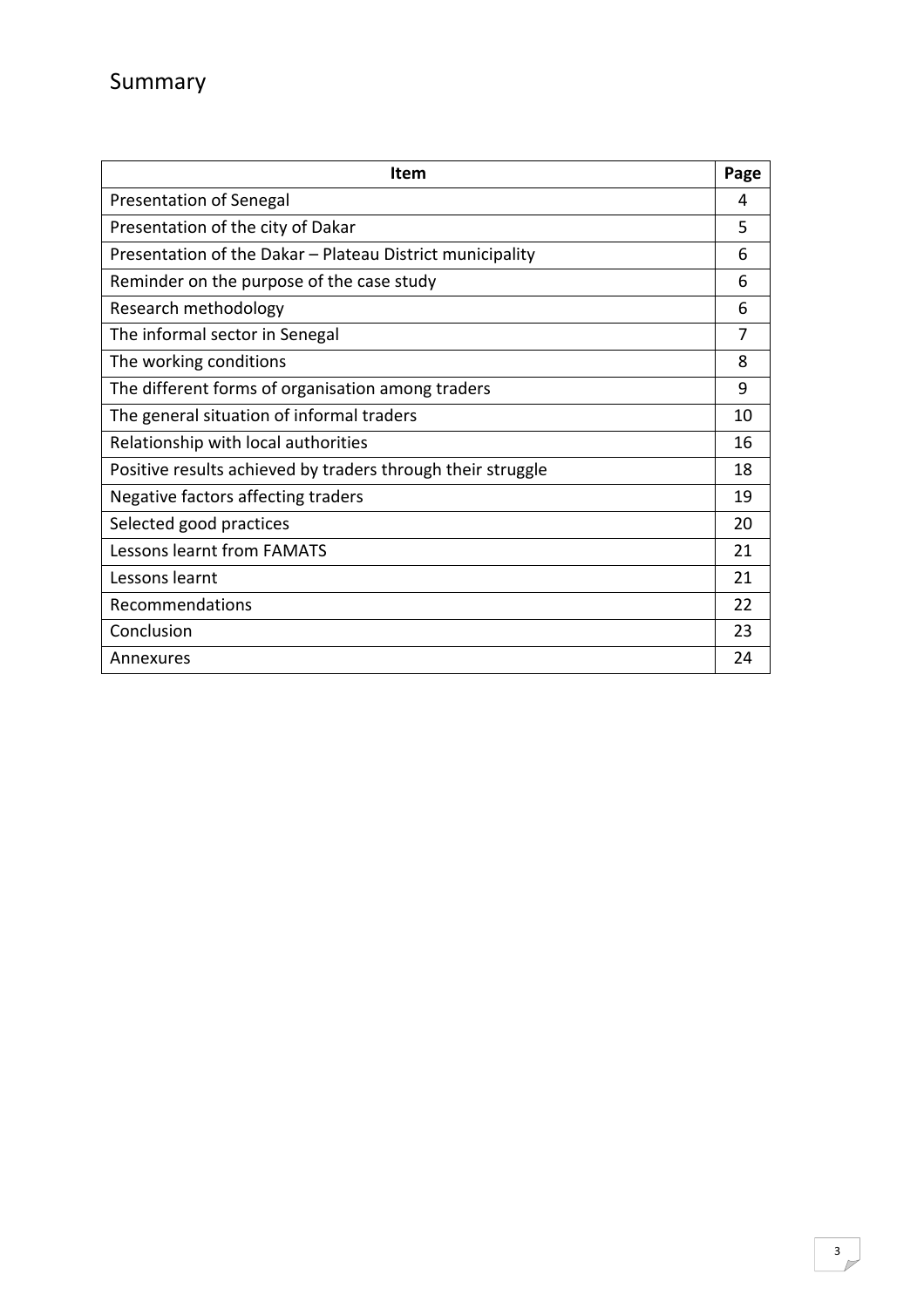### **Presentation of Senegal**

Senegal is a Sahelian country situated at the westernmost of the African continent. It is bordered in the North by the Republic of Mauritania, in East by the Republic of Mali, in West by the Atlantic Ocean and in South by Guinea Bissau.

It covers an area of 196,722 km2 with an enclave of 10,300 km on both sides constituting the Republic of Gambia in the Senegalese territory.

The Senegalese demographics are very similar to tose of other sub‐Saharan African countries with a high population growth rate of 2.7% per year. The population has grown from 3,000,000 inhabitants in 1960 to 9,524,000 inhabitants in 2000 and to 12 million inhabitants in 2007 with an average density of 48 inhabitants per km<sup>2</sup>. The high human population densities are concentrated in urban centres and in the West where the major economic and religious activities such as Dakar, Kaolack, Diourbel, Fatick bring together 65% of the total population in an area representing 18% of the country according to the Directorate of Forecasts and Statistics.

As for the ethnic composition, three ethnic groups are predominant in Senegal: the Wolof and the Lebu (45.0%), the Pular (25.2%) and the Serer (13.8%), totaling 84% of people of Senegal. They are followed in order of importance by the Diola (5%), the Manding and the Sossi (3.9%) which are the main ethnic groups in the South and the Soninke (less than 2%) in the North. Other Senegalese ethnic groups combined represent less than 5.0% of the population according to the report of ESAM III.

From the administrative and economic point of view, Senegal's administrative architecture consists of local authorities who are: the region, the municipality, and the rural authority. Each region has departments, sub‐prefectures and rural authorities with the exception of Dakar and Thies, which have 19 and three district municipalities respectively.

The region, the municipality and the rural authority are endowed with legal and financial autonomy with 9 transferred competencies namely estates, environment and natural resource management, population health and social action, youth sports and recreation, culture, education, planning, country planning, town planning and housing. All these administrative entities receive transfers and support funds each year from the State.

From the economic point of view, the performance of economic policies initiated by international financial institutions, i.e. the World Bank (WB) and International Monetary Fund (IMF), underpinned by a series of acute crises (structural adjustment plan, the New Agricultural Policies, the open market system, the trans‐nationalisation of financial capital and the devaluation of the franc (CFA)) have not provided answers to the poverty situation of many Senegalese people. Instead, they have worsened the impoverishment of Senegalese families who continue to experience significant socioeconomic and multifaceted problems. Thus, it appears from the data of the socio‐economic household survey (ESAM II of 1995) that 57% of households or 65% of the Senegalese population live below the poverty line. With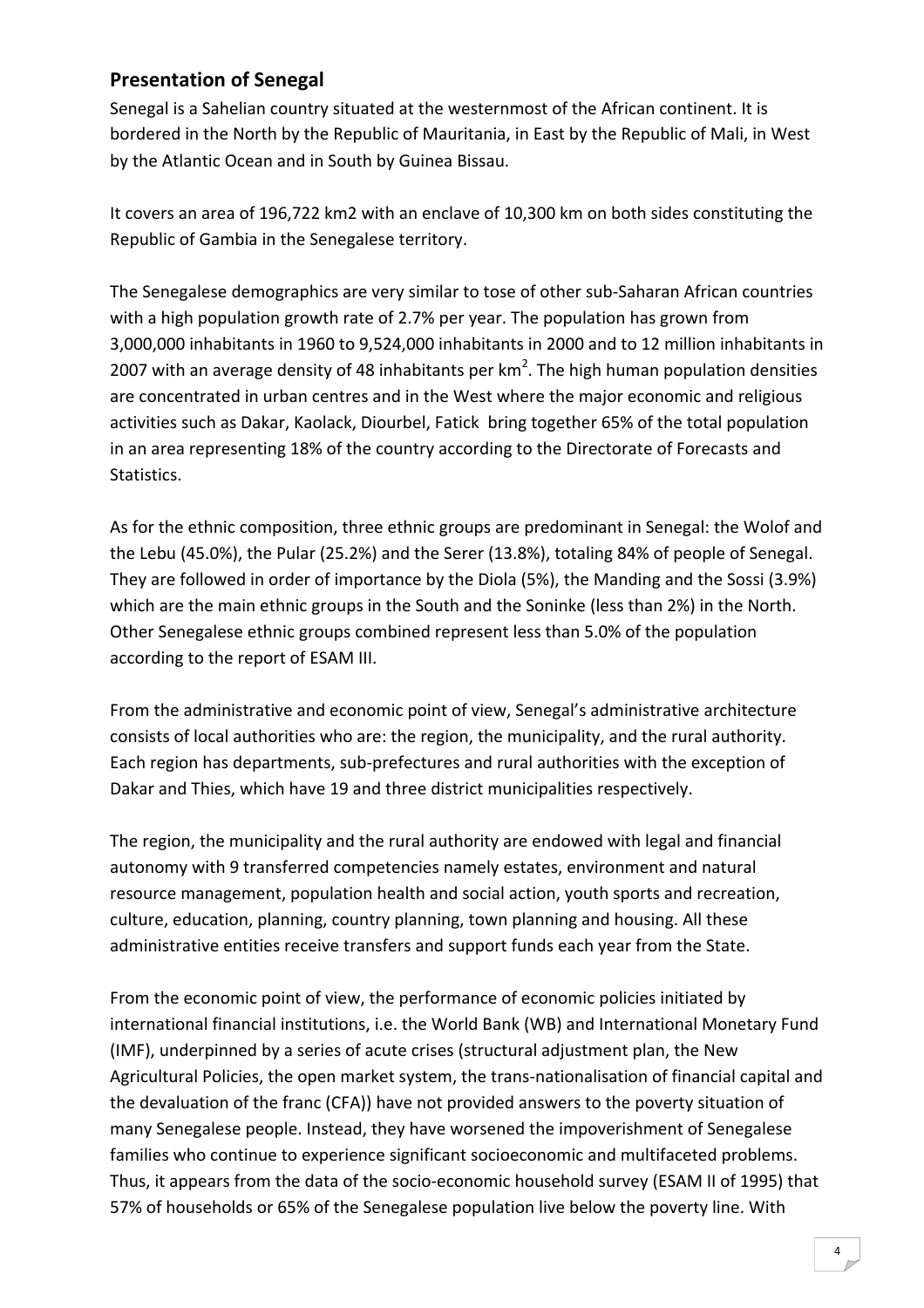regard to poverty, it is more common in rural areas. 57.5% of rural households are poor against one in three households in the urban region of Dakar and 43.3% in other cities in the country according to the results of the 1995 study of ESAM II.

Furthermore, the primary sector, which includes agriculture, fisheries, livestock farming and trade and which involves more than 60% of the labour force, contributes only 17.7% of the national wealth.

As regards the secondary sector, its contribution to the creation of national wealth is estimated at 20%. Its growth rate has increased from 6.4% in 1998 to 8.5% in 2000 according to the Directorate of Forecast and Statistics (DPS).

Accelerated development of the informal sector in cities shows the precariousness of employment. According to forecasts by ANDS for 2012, the unemployment rate in urban areas will be 12.9%. In Dakar region, it will be 18.6% which will lead to poor social performance because young people who are less than 20 years old represent over 60% of the population.

It should be noted that a significant number of educated persons did not complete the cycle started, including primary education. The **CE2** and **CM2** are too often synonymous with dropout. After giving‐up their education, most of them join the informal sector which plays an important role in the Senegalese economy. It encompasses all the odd jobs and activities of production, processing, transport, trade and services. It is also the refuge of those excluded from the formal system which is very difficult to access because they require skills, qualification and regulation. Many Senegalese are involved in various activities of the informal sector to cope with unemployment, to help their families or to learn handicraft. The informal sector covers virtually all areas of economic activity. Indeed, the informal sector is the lifeblood of the Senegalese economy. It represents 60% of gross domestic product and 60% of the labour force works in this area according to the USAID study of 1998. According to data from the ANDS study of 2008, 83% of workers surveyed are active in the informal private sector against 10% in the formal private. The public sector is also not left out, it accounts only 7% of working Dakar residents.

However, we note that Informal trading is the engine of the informal economy; it is the main provider of employment in Dakar. Indeed still according to the same study, of the four major lines of activities, we note that *trade* employs 46.5%, *industry* 30.6%, *services* 21.3 % and *fishing* 1.6%.

### **Presentation of the city of Dakar**

The Dakar region is located in the Cape Verde peninsula and covers an area of 550  $km^2$  or 0.28% of the country. It lies between 17° 10 and 17° 32 longitude West, 14° 53 and 14° latitude North.

It is bordered in the East by the Region of Thies and by the Atlantic Ocean in its North, West and South parts. Dakar used to be the capital of the AOF.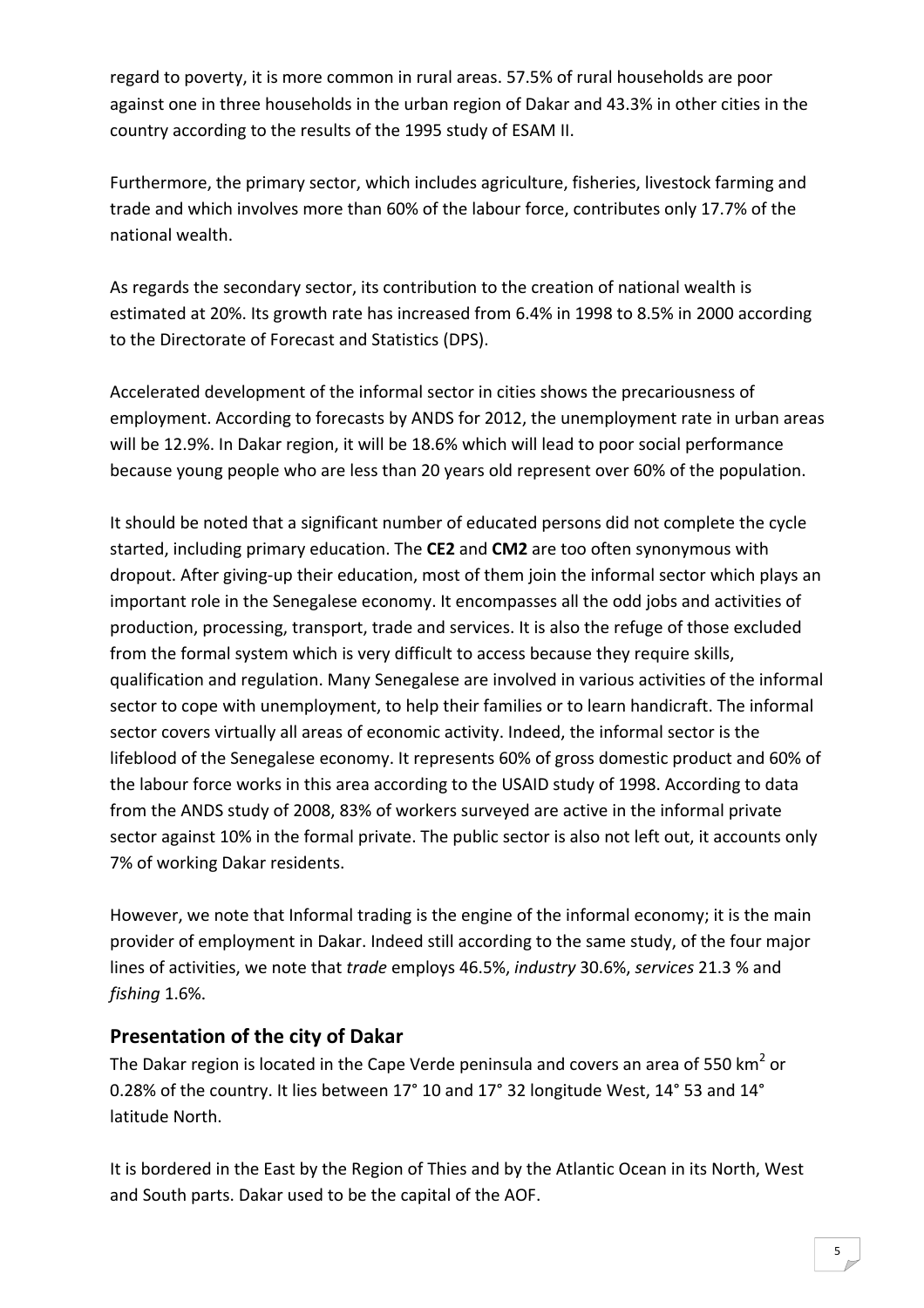Administratively, the region is subdivided into:

- 4 departments: Dakar, Pikine Guediawaye Rufisque.
- 4 cities: Dakar, Pikine Guediawaye Rufisque
- 3 municipalities: Bargny, Diamniado, Sébikotane.

 • 43 local municipalities, two rural municipalities (Sangalkam and Jenne) with about fifty villages.

Dakar, which is the political and economic capital of Senegal, is home to many international organisations and houses all directional structures of the country.

Its high economic and demographic concentration makes it an important business centre. Dakar is also an important cultural and human crucible. It is the main opening to the outside through its port and airport of International reputation.

Bv 31<sup>st</sup> December, 2004, the population of the city of Dakar was estimated at 1,009,256 inhabitants with a natural growth rate of 2.4% (ANDS, 2005). According to the distribution of population by age group, women of childbearing age represent 24% while the population over 15 years is estimated at 57%.

Because of its position as the nerve centre of the capital of Senegal, the department of Dakar is preferred by migrants from other regions but also by external migrants.

### **Presentation of Dakar Plateau local municipality**

Dakar Plateau is one of 19 local municipalities of the city of Dakar. This is the most modern area of the capital, located in the South of the Cape Verde peninsula, facing the island of Goree.

### **Reminder on the purpose of the case study**

The purpose of the case study is to learn more about how informal traders in different countries negotiate at local government level, for example with municipal authorities.

### **Research methodology**

The methodology of this research was based on two complementary axes: literature review and qualitative investigation of the various associations representing traders in local markets and local communities.

To achieve the objectives of this study, besides analysing the context that results from the literature review, we mainly used a qualitative method with the goal of better defining the forms of organisation, challenges, trading practices with public and local authorities.

### **The Informal Sector in Senegal**

Senegal, like most developing countries, is characterised by a large informal sector. The 1‐2‐3 survey conducted by the National Agency of Statistics and Demography (ANSD) in 2003 estimated the value of its goods and service at CFA 508.8 billion and estimated that it created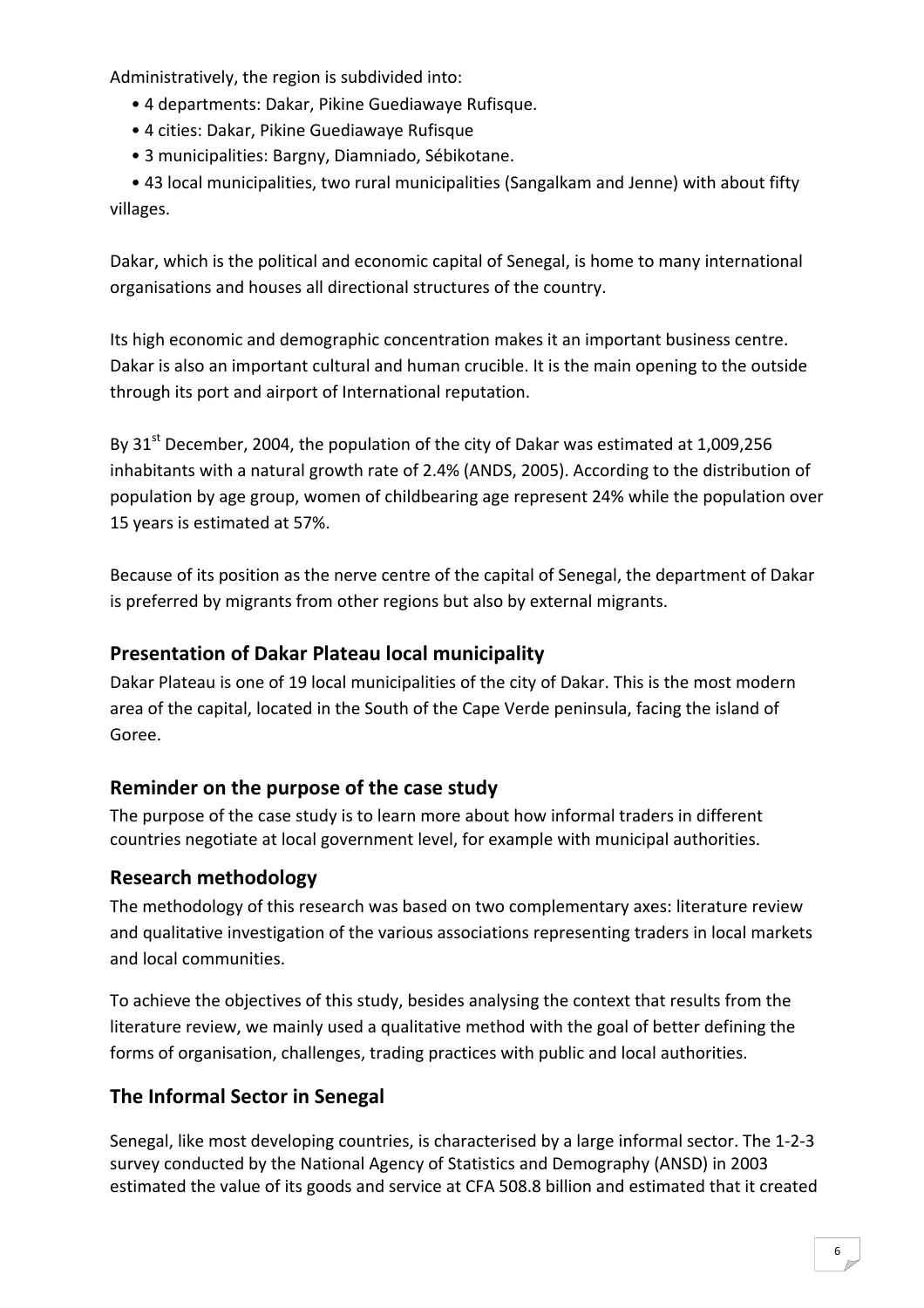365.3 billion CFA in value added, or 10.7% of GDP. Almost 56% of this amount comes from commercial activities. Also, ANSD found that, on average, each household in Dakar makes all or a portion of its revenue by conducting an informal production unit. So, because of its economic position, it plays the role of socio‐economic regulator in the population. It is a stabiliser of social peace and an economic regulator.

In the trade sub‐sector in Dakar, the former Mayor of Dakar, Pape Diop, said that in 2008 there were about 50,000 informal traders in the capital. Because they work mostly in an unorganised fashion, these traders pose some major problems (congestion, occupational health, etc.) for the city of Dakar. Regarding places where they come from, we found that they come from different regions of Senegal. Thus, there are many from the regions of Thies (22.8%), Ziguinchor (13.8%), Kaolack (13.5% and Diourbel (12.4%).

Informal trading is, for a certain category of the labour force, a means of labour force engagement, a survival strategy based on need and a source of additional income. According to the economic monitoring study of the Dakar Chamber of Commerce in 2009, informal trading is considered by some players as a stepping stone to becoming a big business or to emigrate to Europe and many young people have made it thanks to this activity. But the way to go to reach this stage is strewn with obstacles. Indeed, traders are singled out and treated as law breakers because they do not have any specific status justifying the exercise of their activities and are not legally recognised. Therefore considering its many harassments, the work of the informal trader is one of the most difficult and very uncertain.

Informal traders can stay for days carrying the weight of their goods and walk hundreds of metres every day while enduring the sun and the fatigue.

In addition, informal traders have difficulties in accessing certain facilities due to their high rent fees. Indeed, in the vicinity of Sandaga to hire a canteen varies between FCFA 100,000 for one of 1 m² and FCFA 200,000 for one of 2m² plus a deposit of FCFA 450,000 is required. Informal traders prefer to invade the streets where they pay only FCFA 150 in daily fees. But while it is clear that informal traders are facing difficulties, they nonetheless pose enormous problems for residents of the city of Dakar and for small and medium‐sized businesses. In reality, goods sold by informal traders are composed mainly of products not recommended by the accelerated growth strategy (SCA) such as textiles imported from outside the country at the expense of domestic companies, said Abdoulaye Faye who is in charge of the information desk and formality in the Ministry of Commerce. Despite the dynamism and the number of people who are involved in it, the State of Senegal receives only 2.2% of the value added of the informal sector, mainly in the form of license fees, but also local levies, registration fees and leases. Today there is a shortfall for the State of Senegal of nearly 100 billion Francs CFA per year because of the occupation of public space which impacts on urban mobility according to the Directorate of Forecast and Statistics of the Ministry of Economy and Finance. Its mode of organisation and operation does not offer to the state and local governments the possibility to get more levies and taxes.

However, informal trading in Dakar constitute the livelihood of about 50,000 people most of whom are young people (under 26 years); they represent about 33.1% of informal workers, their average age is 33.6 years according to the latest survey 123 phase 2 of the ANDS.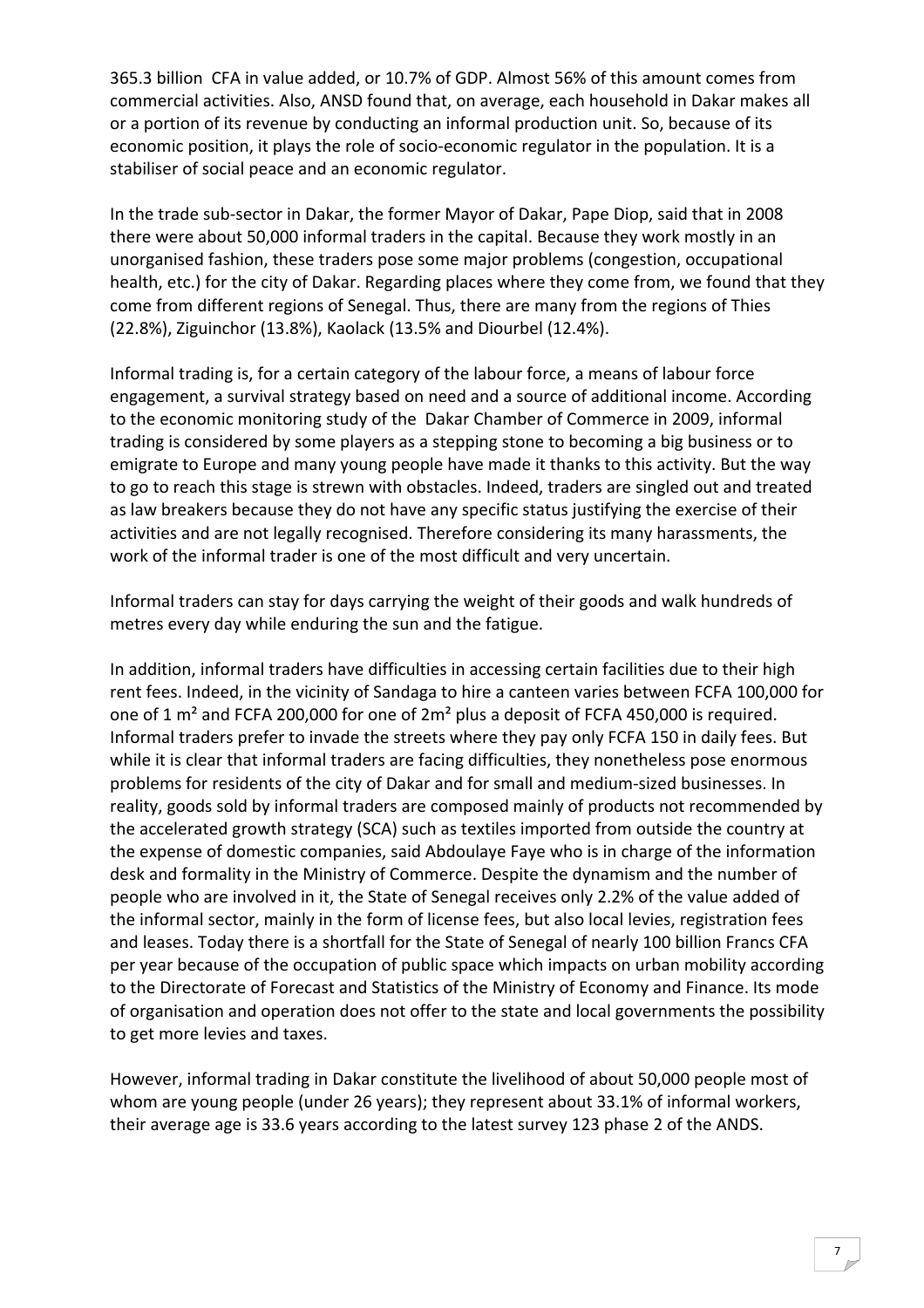Most often sheltered by makeshift installations, which deprive them of access to key public services (water, electricity), we found that the spatial situation of Dakar's informal traders is not one of the best.

### **The working conditions of informal traders.**

The majority of informal traders have very precarious working conditions; most of them have wooden tables and plastic off-cuts which serve as mats to expose their merchandise. They are generally exposed to the sun. This not so rosy situation strengthens the conviction of informal traders whose most important worry is their "survival" and is at the same time a means of lobbying the state and local authorities to address their situation.

For them this precarious situation is also the basis for struggle. Some said this to us **"We can not leave this place until the authorities find an ideal place for us"** says this trader that we have met at Grand‐Yoff market. He then continued by saying: **"Every day the authorities of this country give billions wildly"**. Meanwhile, he says, **"Senegalese people continue to suffer."**

However, it should be noted that not everyone is in the same situation with regards to working conditions. Indeed for the past three years, some local governments have started a beautification program or redesign of traders' stalls which are located on the roadside and sidewalks with funding from private companies operating in the field. Thus, some of them have acquired more modern, safer and more attractive stalls. But it is important to acknowledge that only few communities have initiated such actions in their area. Those who started this programme have done only few stalls. It is important also to note that apart from communities across the city of Dakar who engaged in the redesign, other communities have not invested in this area. The photography and the decor of markets are picturesque. This marketing momentum could have been a success if municipalities had funded it. But the cost of stalls is not usually within reach of informal traders because they feel that the price, which is between FCFA 700,000 and 800,000 for stalls and between FCFA 1,000,000 and 1,500,000 for the kiosks, is very high; these amounts are usually paid in one go. Some informal traders who are in HLM market have built their own canteens with their Mayor's approval.

The number of traders increases day by day because of the increasing number of young people leaving the countryside for the city. Municipalities can play a very effective role as far as youth unemployment is concerned, by creating small and equipped spaces for them. Some of them have told us this **"I started my business with a capital of 5,000 francs that I have multiplied by five a month after, that was about 3 to 5 years ago. Now I have more than 500,000 francs on my shelves. "**

### **The different forms of organisation among traders**

There are several forms of groupings amongst informal traders, namely the Daras (grouping for religious purposes) and the associations that are fully recognised by the government according to the law of 1901 on requirements for the creation of associations. The registration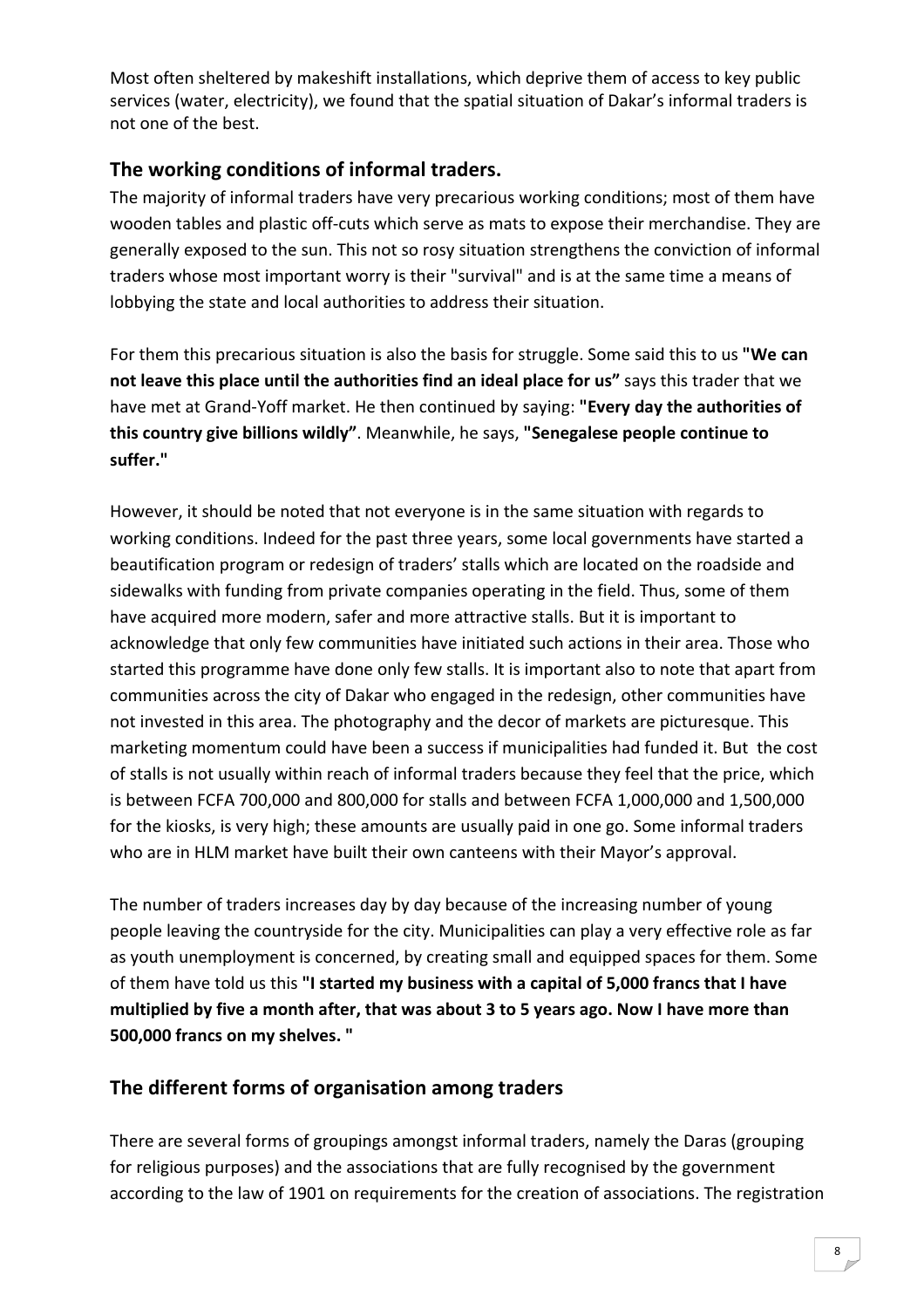procedure for any form of non‐profit association is very simple. To be effective, its office bearers who apply to the authority state the purpose of the association. After that, a morality survey is conducted by the police on office bearers. The goal is to find out whether they have ever been convicted in the past and have a good reputation in their neighbourhood. After several months of investigation, the vice squad gives a technical report to the hierarchy. If its report is positive, the registration is granted by the Ministry of Interior who issues an acknowledgment of receipt which allows the association to hold meetings and apply for in‐ kind or cash support to authorities or partners.

In order to deal with state and municipal authorities, traders have all understood that an association must have official recognition in order to rightfully claim rights to trade or to exercise an activity even though it is well known that street trading is prohibited in Senegal. Thus, each association is led by the Chairperson, deputy Chairperson, Treasurer, General Secretary and Assistants.

Today between the city of Dakar and local municipalities of HLM and Castors there are more than 15 traders' associations legally registered and more than twenty that are grouped together as an association that has more than just the mission of defending the interests of traders. Among these we find, for instance, groupings of people from the same area.

This flowering is mainly caused on one hand by the fact that the previous government wanted to politicise groupings and make them an electoral base but on the other hand the newcomers on the pavements composed mainly of young people have also felt the need to fight for their own survival and therefore created their own association. But it should also be noted that some older ones did not want to include them because of their disposition and their young age enabled them to be mobile on sidewalks. In their quest to receive facilities from the government, many associations have fallen into the political game which has caused division among them. A president of an association strongly decried it by saying **"They divided us by forcing us to join their party," "Everything they promised was not done."**

Aware of the adverse consequences of the division, traders have reorganised themselves and on 14<sup>th</sup> June 2010, they created the Federation of Informal Traders of Senegal – FAMATS - so they could better demand their rights. At the time of its creation, FAMATS included 26 associations all located in Dakar with their main objective being to defend the interests of traders who are located between the city centre, the department of Pikine and Guediawaye. Today, FAMATS has more than 40 associations spread between Dakar and other regions. So, in each Senegal market, the federation has a representative whose mission is to report information to the central office to enable them to lobby if something goes wrong.

We must recognise that this federation is not a substitute for grassroot movements or associations that already exist in different markets and regions of Dakar. It should be noted that the aim of FAMATS is to defend traders' interests by speaking with one voice.

### **The general situation of informal traders**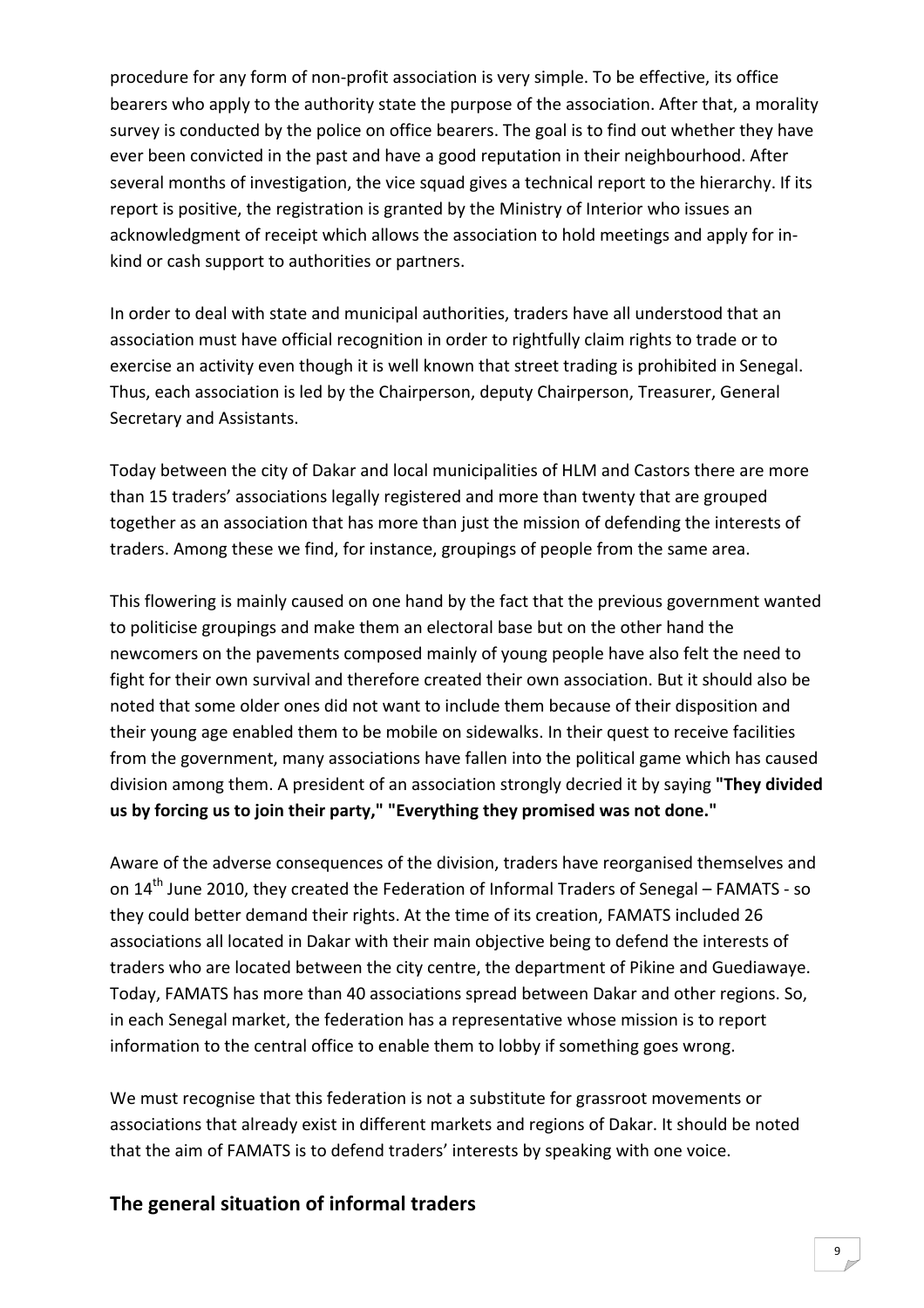The "life" of informal traders in Dakar can be divided into two periods, as follows.

#### *The period 1 which is characterised by the high tension between 2007 and 2009*

In November 2007, the occupation of streets was characterised by the then President of the republic Abdoulaye Wade, as being illegal and unacceptable and he asked competent authorities to take decisions to release their hold over public spaces. The Governor of Dakar then mobilised bulldozers and the police began, without notice, to chase informal traders and to demolish canteens and souks located on the roadsides.

Informal traders violently and angrily protested by destroying everything in their path (cars, shops, public buildings, etc.). The 22 and 23 November 2007 were days characterised by riots in the major streets of Dakar, which resulted in a lot of damage and the police arrested over 200 people.

The Senegalese authorities decided to reverse their position when faced with the determination of informal traders to continue with their demands for the pursuit of their trading activity on roadsides. That is when the then Senator‐Mayor of Dakar Pape Diop authorised "traders to return to their place on public roads provided that they do not obstruct the traffic"

Aware of the magnitude of the problem and the ineffectiveness of the use of force to solve it, Senegalese authorities envisaged alternative solutions along the lines of finding a compromise with traders.

It is in this perspective that on May 2, 2009 the President of the Republic together with the Minister of Commerce, the Prime Minister, his advisors and the Director of the Agency for SME Development met Mr. Moulaye SECK President of the Synergy of traders for the Development (SYMAD) who was accompanied by four other leaders of traders' associations.

During this discussion, Mr. Seck, who spoke on behalf of all representative organisations based in the local municipality of Dakar‐Plateau, proposed possible solutions to reduce the increase of the number of traders and to free public roadsides. The proposed possible solutions were: Funding of micro projects on agriculture, establishment of norms for the installation of stalls in the arteries of the city of Dakar, the creation of relocation sites in the Plateau local municipality, in the suburbs and in the regions. In his proposal, he also stressed with insistence the need for the establishment of a framework for consultation and dialogue between the Mayor of the city of Dakar and the Ministry of Commerce. He noted the fact that the Ministry of Commerce had started to show some interest in traders' problems and that there was a need to avoid conflicts of jurisdiction which wouldl have negative repercussions on traders. The President who had to listen to them declared his surprise at the proposals made by the delegation. So, at the end of the meeting, he instructed the Prime Minister that most informal traders could be trained in the production sector. It must be remembered that all these proposals were only about traders of the city of Dakar.

It should be stressed, however, that the ambition of the President of the Republic was not feasible because there was no sectoral study conducted on informal traders located in the city of Dakar. The figures provided by the Mayor Pape Diop were an extrapolation from the municipal revenues. In addition, the Mayor had not put this investment in his budget.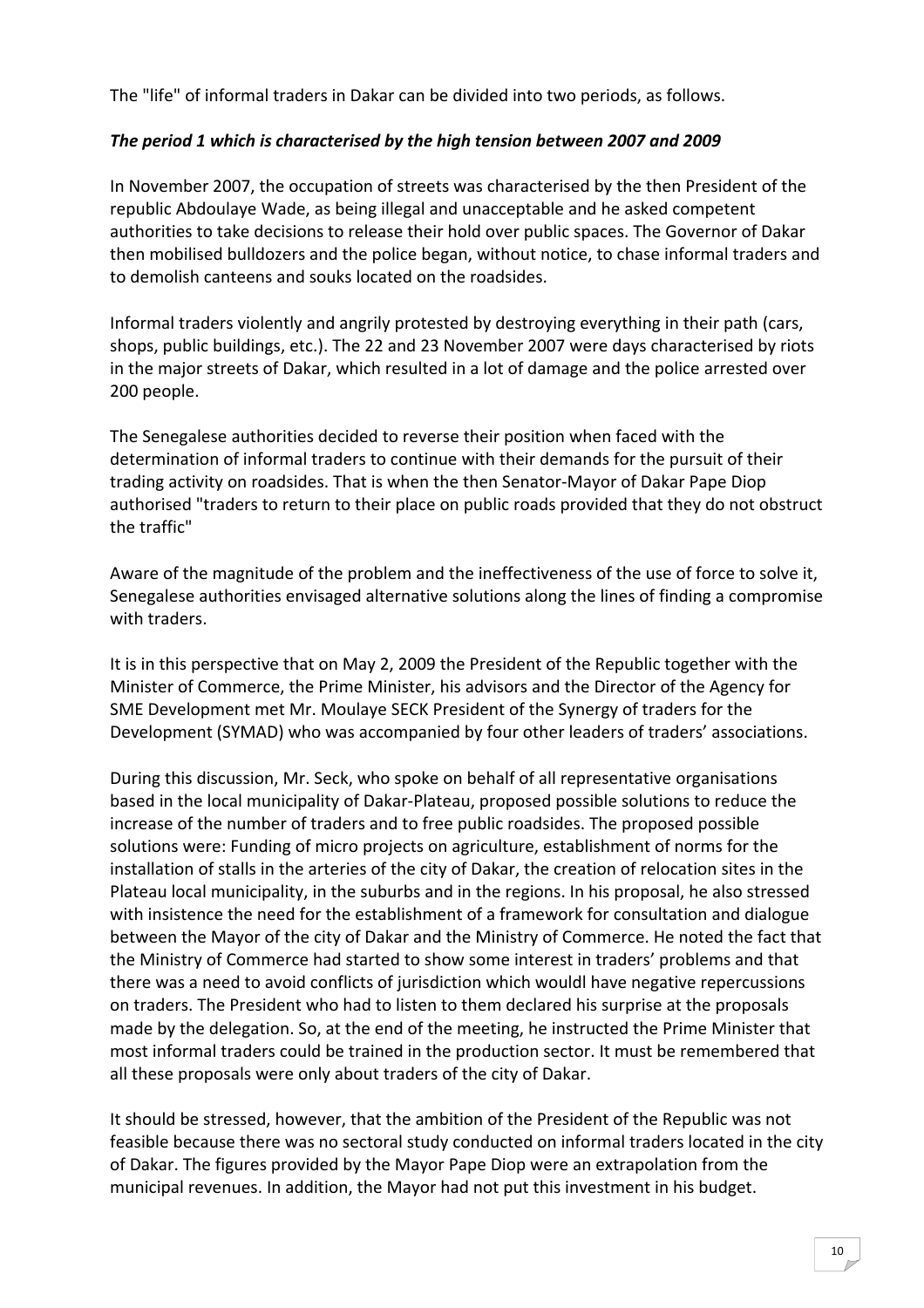In addition, the Economic and Social Council (CES), which is a consultative assembly of public authorities with expertise in economic, social and cultural fields, as part of its first ordinary session invited the Minister of Commerce who announced the operation of eviction and relocation of informal traders who were active in the streets of Dakar. This operation would cost the State of Senegal more than three billion CFA. All the promises made in respect of relocation did not take place in 2009.

In addition, for his part, Mr. Pape DIOP, former Mayor of Dakar, in partnership with the Movement of Artisans of Senegal (MADS) which is a private company active in the construction of canteens and buildings for the beautification and improvement of working conditions in the markets, promised to avail 10,000 canteens to informal traders in the capital by the end of 2009 for their activities. It should be noted that these actions of relocation were not provided for in the budget of the Ministry of Commerce. However the SME Development Agency which operates under the Ministry of Commerce, had a line item in its budget called "support to informal sector" that was intended for training and support for the creation of small projects for women groupings for all regions.

The interference of Dakar city council in the programme of these traders was due to the fact that the Mayor of Dakar was also the President of the Senate (second highest position in the State of Senegal after the President of the Republic) and the number two of the ruling party, the PDS. Due to his position, he instructed his technical department to execute the technical project of the Head of State. In fact, he just captured ideas without having a good understanding of the problem.

But this promise remained idle for several reasons; partly because the budget that was set aside by the Ministry of Finance for the Ministry of Commerce was not disbursed but also the fact that the Mayor who took up the project had not yet found a site to prepare for the relocation of traders. In addition, on  $22^{nd}$  March 2009 there was a political change in the city council with the arrival of M. Khalifa SALL who was from the opposition. The Senegalese opposition won almost all local government elections including that of Dakar city council. Its position was very strategic because of the size of its budget and its scope which extends from Dakar to Rufisque. Dakar city council participates in defining and orienting the political direction and of investment in all local municipalities which are part of it.

#### **The arrival of Mayor Khalifa SALL introduced the second period for the informal sector for street traders in Dakar**.

One of the first actions of the new Mayor was the use of police to evict informal traders from Thiléne market in December 2009. His decision to clear the sidewalks of the city of Dakar found them all well prepared. The result was violent exchanges between traders and law enforcement agents.

Aware that the use of force is not a solution, authorities of the city of Dakar changed their strategy. In January 2010, Mayor Khalifa SALL reiterated his determination to go ahead with the clearing of roads in the capital which were occupied by informal traders. He however promised to concerned traders that they would be relocated by his institution within 3, 4 or 5 months, in the worst cases scenario, this would be achieved in 6, 7 or 8 months depending on the estimates of MADS which was the company responsible for the implementation of the construction project. These promises were made during the meeting that the Mayor of Dakar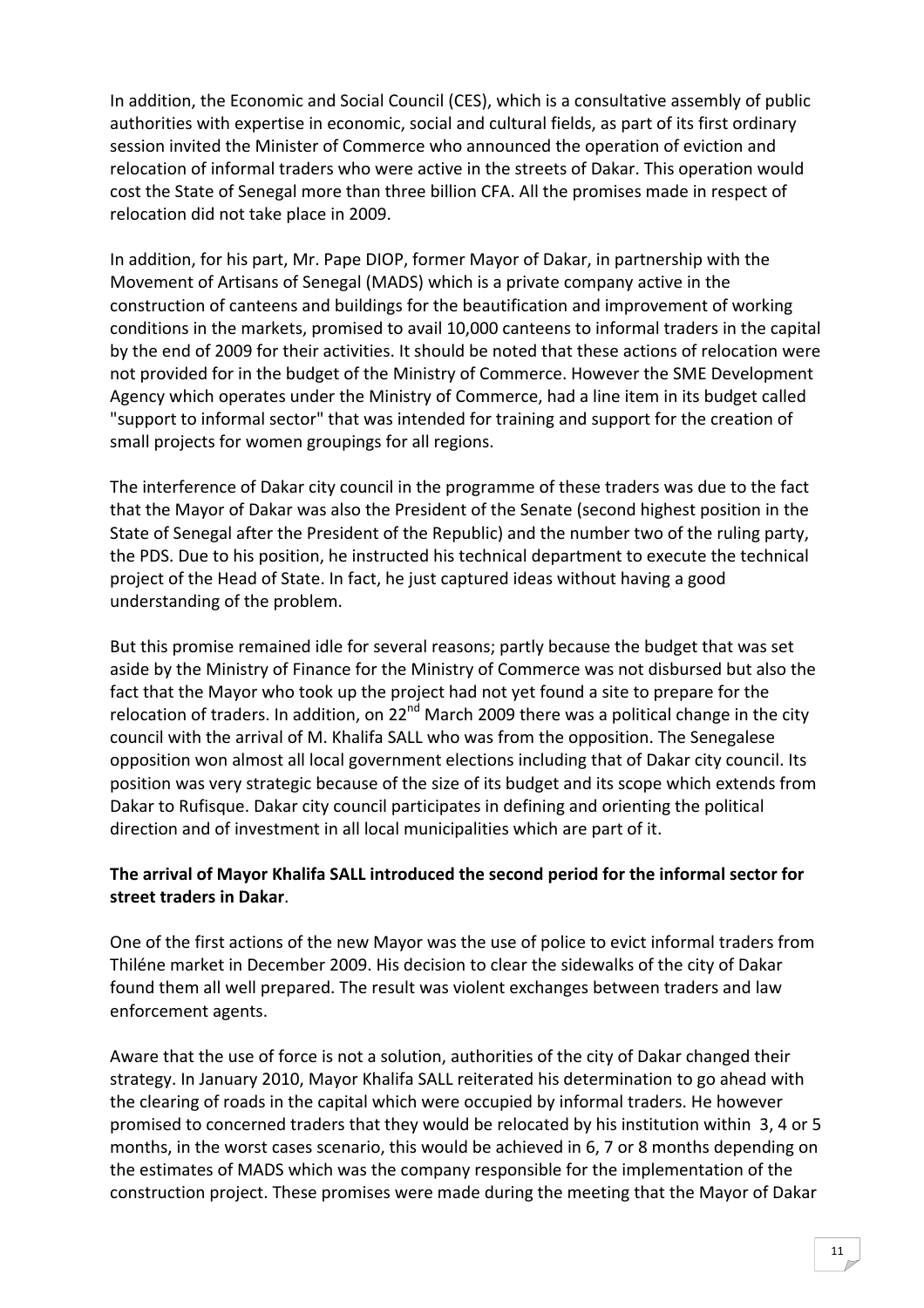and his team had with all actors operating in its area i.e. those who are in charge of health structures, traders' associations, neighbourhood leaders, sport and cultural associations, organisations for women empowerment, religious associations. Traders were represented by their different associations.

The new team of the city council then initiated the outlines of its first traders' relocation project. Several rounds of consultations between the Mayor of the city of Dakar and traders were held in the city hall. Initial meetings between traders and officials of the city of Dakar were attended by representatives of all 26 associations. In the interest of efficiency and for rapid decision making, the directorate of Halls and Markets as well as the 2<sup>nd</sup> deputy Mavor decided to reduce the number of representatives at the various meetings. In consultation with the 26 associations, the number was reduced to 8 people. Among this group of eight, 7 came mostly from groupings created from associations whose primary mission is to defend the interests of informal traders. The seven came from the following groupings: FAMATS: 2, SYMAD: 2, RAZI: 1, Dakar Young traders association: 1, COCOGES: 1. In addition, the municipal team, based on the proposal from the associations, co-opted Senior Ndiaga DIOP who is a highly respected trader in Dakar.

The choice of the number of representatives was made according to the weight of representativeness. All these groupings were based in the city of Dakar, but did not all have the same objective regarding the relocation of informal traders of the city of Dakar. The main reason was that the City Council desired to communicate with all those who were traders in general. Among the group of 8 only FAMATS, the Dakar young traders association and the SYMAD were organisations that were fighting for the improvement of informal traders' conditions. As for the Collective of Women Traders of Economic Grouping of Senegal (COCOGES), it was a division of the Association of Employers through the National Confederation of Employers of Senegal (CNES). RASI (Coalition of Actors of the Informal Sector) was in all categories of the informal sector. From the standpoint of geographic location, we note that apart FAMATS, which had members in several markets in Dakar and in the regions, all other groupings had a limited scope between the city of Dakar and the centenary avenues. It should also be noted that items on the agenda which have not reached consensus during meetings between the group of 8 and the technical team of the city council, are not adopted; they are discussed again in the following meeting. So from 2011, the group of 8 organised weekly meetings with the city council to track the progress made on planned activities.

The city council changed its communication strategy; it developed an innovative participatory approach with traders. This approach can be represented as follows in the table below:



The participatory model implemented by the city council is defined in the following six steps namely: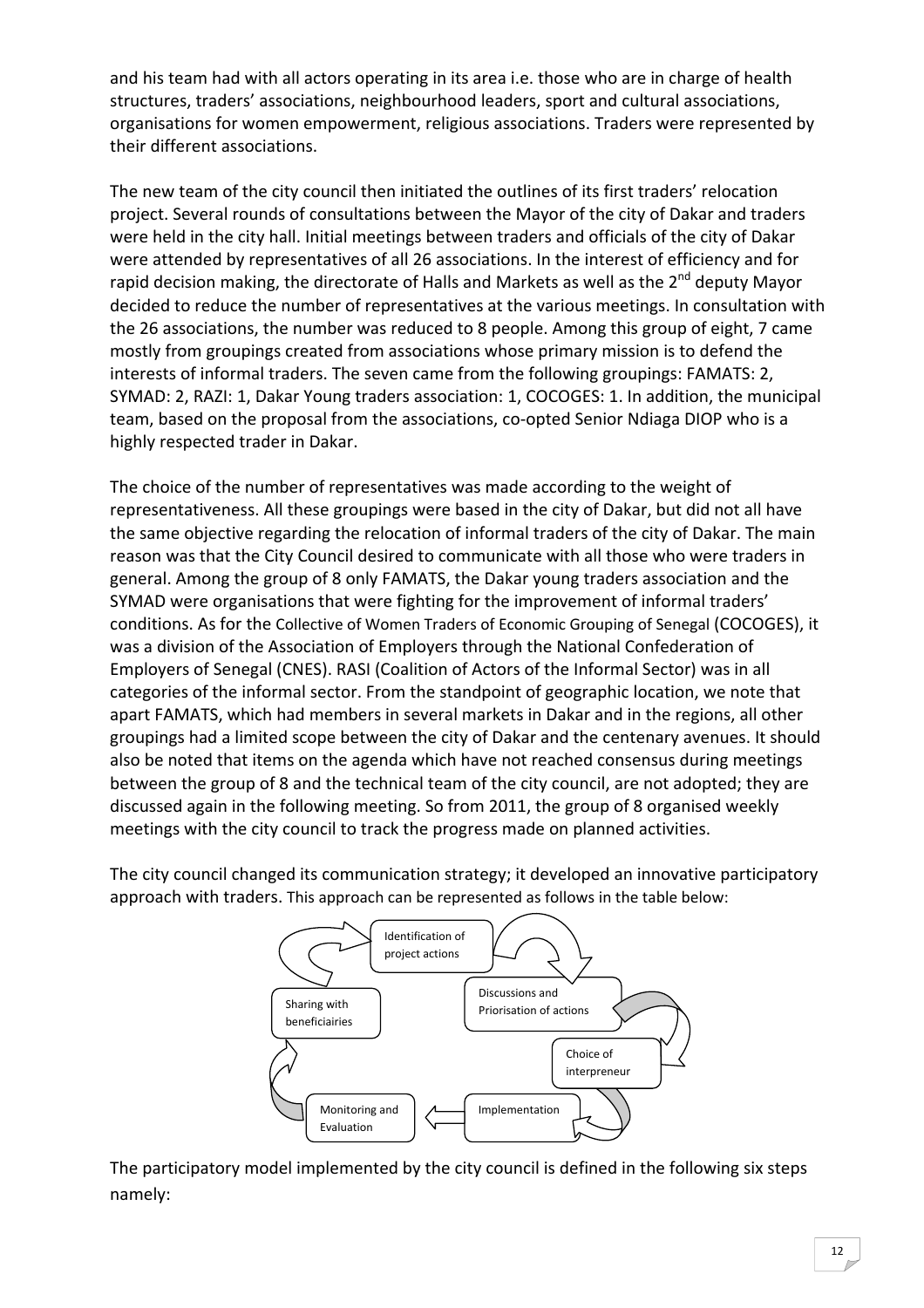**Step 1: Identification:** The city council puts trader‐related line items in its budget.

**Step 2: Discussion:** This is the meeting between the concerned groups and the services of the city council aimed at setting up priorities in terms of actions to be undertaken during the budget year.

**Step 3:** Selection of Contractor: The coalition of traders defines the criteria for the choice of the contractor and the modalities for the examination of technical and financial aspects.

**Step 4: Execution**: This concerns the implementation of actions on the ground.

**Step 5: Monitoring and Evaluation:** Both parties follow the progress of the project.

**Step 6: Monitoring and Evaluation**: The two groups together carry out Monitoring and Evaluation

**Step 7: Sharing with Beneficiaries:** Any ideas on projects or actions to be undertaken by the city council for traders are discussed. Both parties together prioritise all actions to be implemented.

The participatory spirit of the city council is very much appreciated by traders, among them some have declared, **"This was the first time since I started trading on the streets in Dakar, that I sit down with city council officials to talk about the improvement of my working conditions."**

Regarding the operative mode for relaying the information to members, associations have divided the geographical area where they practice their trade into sectors. In each sector, there is a representative who conveys the information. Thus, after each meeting organised with the city council or any other entity, all traders get all relevant information about it. It must be said that this is often facilitated by the fact that traders hold regular meetings among themselves in their work area. The tontine system which is very developed among them is the union belt.

These meetings have enabled the city council and the different traders' associations to draw up a programme for improving working conditions. This comprehensive programme is aimed at relocating more than 2,000 people in the Dakar Plateau local municipality. In the following days the city council bought a plot of 2747  $m^2$  for over one billion CFA and initiated negotiations about another much bigger site in the same municipality in order to achieve the objectives of relocation and of decongestion of streets.

In the momentum of its new participatory strategy, the city council funded a seminar for the group of 8 with the purpose of defining the criteria for the invitation to tender for the construction of the new site and the conditions for the distribution of canteens and stalls.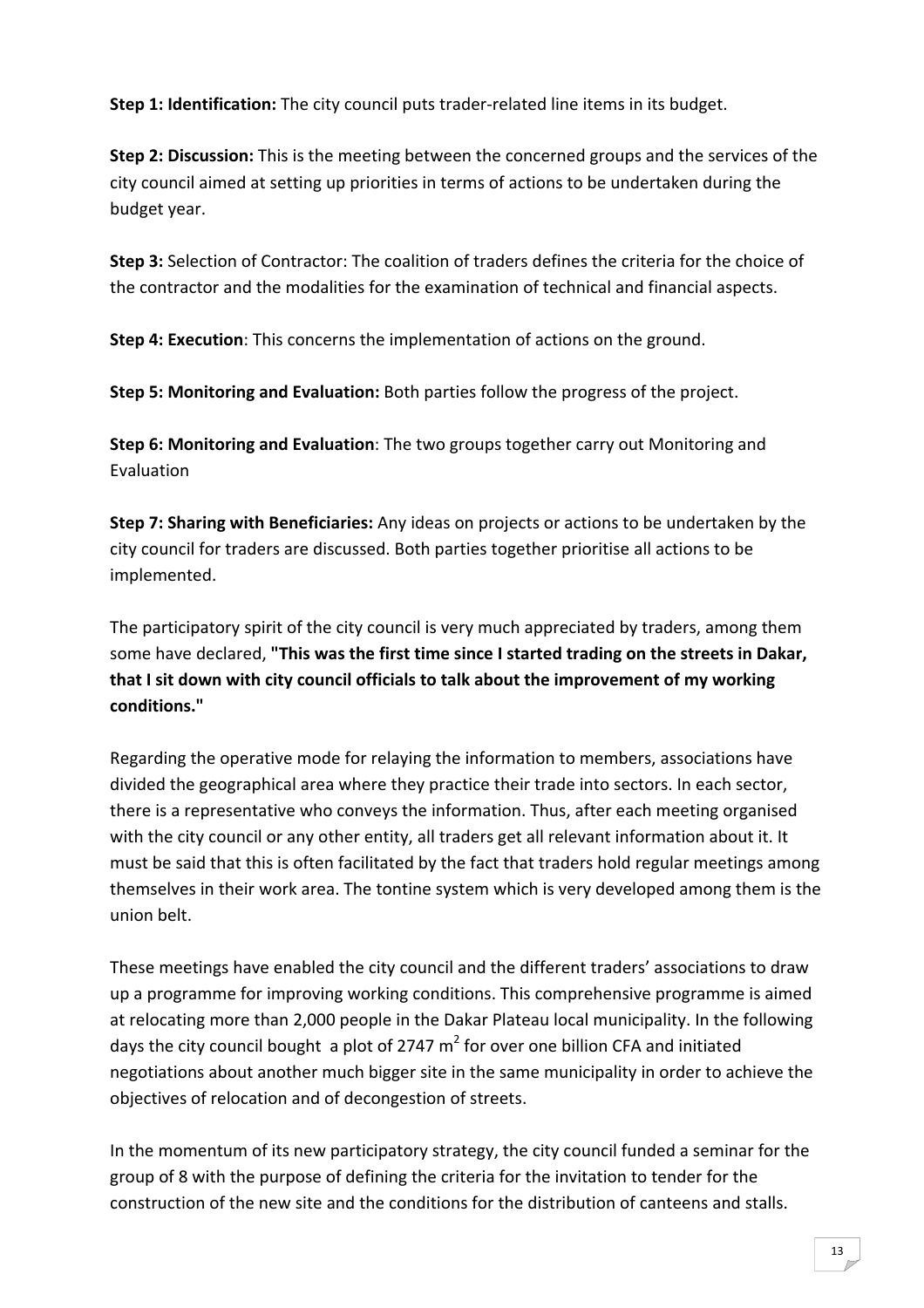So, after several meetings among them, traders analysed the invitation to tender and chose the contractor who wouldl build the new site for relocation situated in the Plateau local municipality more specifically in Petersen. Some of these traders told us: **"The city council has** really let us do our project," "In reality it is us who are piloting this project with the support **of Mayor Khalifa Sall."** To support the project, the city council provided traders with a savings and credit cooperative for the city of Dakar. They opened savings accounts to acquire canteens or stalls. Through this project, the city council offered to traders the possibility to save 25% of the cost of the canteen or stalls, the remainder being payable over three years. Traders who had already paid their proportionate share even had the opportunity to choose their canteen number on the contractor's plan. These conditions of facilitation had never been done before for informal traders.

This new kind of partnership marked the beginning of a competition between the state and Dakar city council. We should remember that the city of Dakar was managed by the opposition who won almost all local government elections in 2009.

The government, wanting to use informal traders in their electoral game, blocked the project of the city of Dakar by not paying its endowment fund. The endowment fund is the budget transferred by the government to local governments to enable them to make investments in addition to their own income. It is important to remember that the policy of decentralisation gives full autonomy to Mayors to undertake community investments in their geographic area.

In addition, the political leaders of the ruling party (PDS) created committees to support the President of the Republic for his re-election from the very first round of elections. In this vein, some organisations became committees of PDS. The presidents of some associations even organised meetings of support and made public statements in support of President Abdoulaye Wade. As a result, the traders' movement whose objective is to defend their trading activities, split into three camps, the supporters of the ruling party, the apolitical and supporters of the opposition. This whole situation encountered by traders was intensified with the advent of the National Agency for the Settlement of Informal Traders (ASMA). Four months ahead of the presidential elections, the battle to recover the city of Dakar was engaged on all fronts and traders were among the groups to recover because of their number and location, in that they live mostly on the outskirts of Dakar.

Still in its tracks of political recovery to gain votes of informal traders who are after all thousands of people, the Presidency of the Republic created at the end of 2011 the National Agency for the Settlement of Senegalese Informal Rraders (ASMA) whose mission is to identify and relocate informal traders. Its activities cover the whole country.

By creating ASMA, they created a legal paradox between the decree no. 76,018 prohibiting informal trading and the Agency. Indeed according to the decree no. 76,018 of  $16^{th}$  January 1976, made under Law no. 67.50 of 29 November 1976, as amended, public authorities consider the practice of informal trading as a crime. Thus the law condemns the guilty to: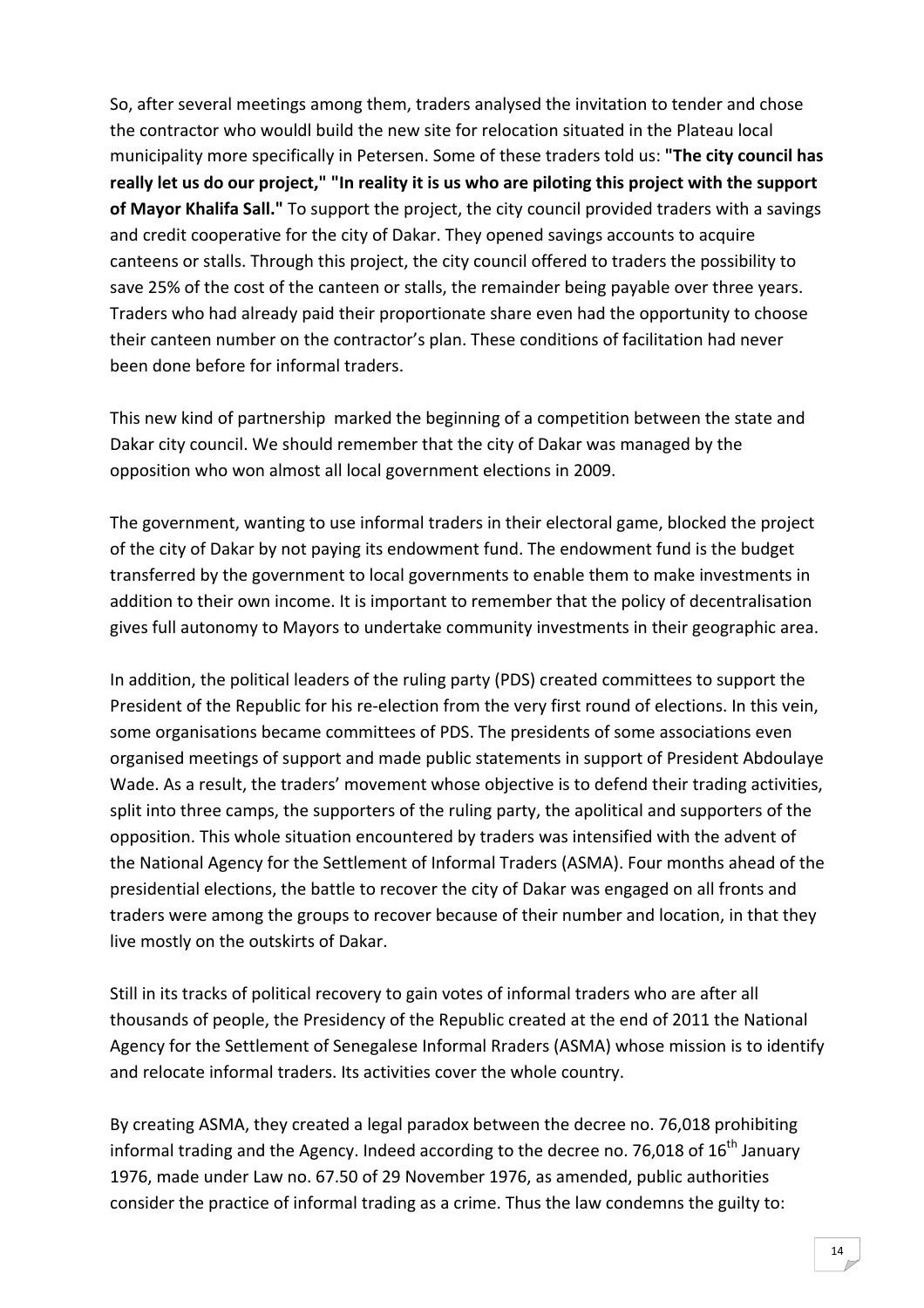- o An imprisonment for 1 month to 2 years
- o A fine of FCFA 10 000 to 100 000

 o An opportunity to prosecute the offender in the act in accordance with the Code of Criminal Procedure.

The Decree no. 76,018 of 16 January 1976 aims to avoid congestion in certain public places of cities by beggars, lepers, and informal traders. This text prohibits the practice of informal trading in order to halt the proliferation of informal traders and in general, of all those who, under cover of a business activity which is seemingly inoffensive, in fact form an army of traders in stolen goods, of pickpockets and other vagabonds.

According to the decree no. 76,018 traders are considered criminals. Tthe State of Senegal should have first repealed the Decree no. 76,018 before creating ASMA. By law, all that ASMA is doing is illegal.

In analysing the incorporation of ASMA into the presidency and not into the Ministry of Trade, it is easily understandable that the aim of creating the agency, even though it is commendable because it can take care of the informal sector, was much more political than social. Besides all its flaws, support for the improvement of traders' conditions is a good thing because it opens up lines of thought for their better management.

In view of these two approaches, it is clear that the state and the Dakar city council have a common objective of creating better conditions for growth of informal traders through the creation of official channels. In addition, they also seek to channel informal trading. This channeling will allow on one hand the streets of the city illegally occupied by informal traders to be freed and secondly, it will enable the tax authorities of the city council to collect more daily levies. Indeed, currently many traders can get around city officials responsible for the collection of daily levies.

### **Relationship with institutions**

With regards to relations about "negotiations" between public and local authorities with traders' associations, we note that there are two kinds of approaches, which are:

**The approach 1** it is a prescriptive or top‐down approach, done by the state structures through ASMA. In all meetings that ASMA has organised with traders' associations, the latter have had no possibility to change some of their actions or decisions. Meetings are rather opportunities for provision of information. In addition, we note that there is no traders' association or federation in ASMA Board of Directors. Even if there are actions already underway, the scope would have been better if they were fully involved in decision making process.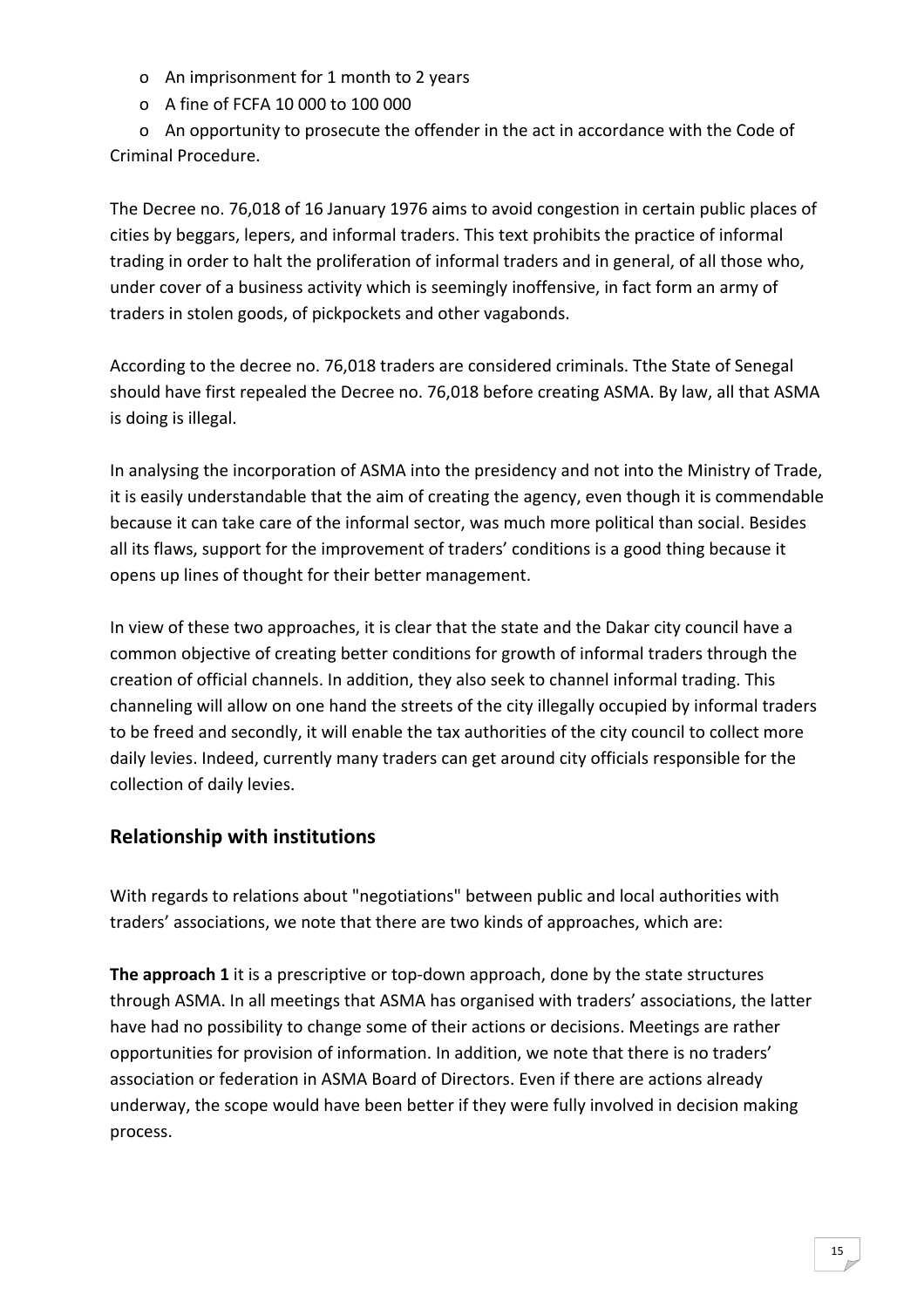**The approach 2,** which is participatory, is done by local authorities. The approach is new and recent, and started following the political change of March 2009. It was developed mainly by opposition city councils. Municipal teams who had to implement actions towards informal traders have done so after several meetings with them.

This new approach is caused by the fact that the majority of local municipalities are now under the management of the opposition but also because the lessons of the 2007 riots are still in the minds of Senegalese people who did not appreciate the State methods of using the police to evict informal traders. **"They do not give us work but they want to push us to steal.** No, we refused that by showing that we are a force but also that we are part of the people."

Almost all newly elected leaders from the last local government elections of 2009 have undertaken participatory approaches in their actions. In addition, they also need money to meet basic investments and commitments that they have made in their respective geographical areas. In the various communities that we visited, no administrative body has statistics only for hawkers and informal traders in general. However, those who are in charge of the issue in city councils have noted that there is a significant increase in revenues from daily levies, which can be explained on one hand by the fact that there are almost no evictions anymore in that some are becoming settled in places where they used to do business, and on another hand there are seasonal newcomers in markets especially during the dry season when there are no farming activities.

Today the relationship between traders and local authorities is no longer confrontational since the last elections in 2009. "**We are now partners with the Mayor of Dakar**" one trader told us. We are also seeing participatory initiatives for the development taken by traders; this is the case in cities like Touba located at 180 km from Dakar, where it is the traders' association (estimated at more than 1,000 people) who initiated the collection of their own annual fee which is paid to the rural authority (equivalent of city council) to enable it to meet its multiple needs. As part of occupational health, they organise every Friday, a general cleaning of the central market and its surroundings. This is a very innovative approach in that it is the traders who determine their ability to pay and support the local authority at the same time. **"It is in our best interest to support our rural authority; many of us do not have deep pockets. This trade helps us to cater for our daily expenses".**

This strategy of listening has even improved the level of understanding between traders' associations and local authorities. As an example, we can cite:

- $\checkmark$  In Dakar at Petersen site, informal traders in collaboration with the municipal police have identified areas where traders must not display their merchandises. Two "police officers" ensure the strict application of the measure.
- $\checkmark$  In the local municipality of Patte d'Oie, the new Mayor organised a meeting with informal traders. He proposed to them the redesign of stalls and a consultation in case of problems which are within his jurisdiction. This took place about four months after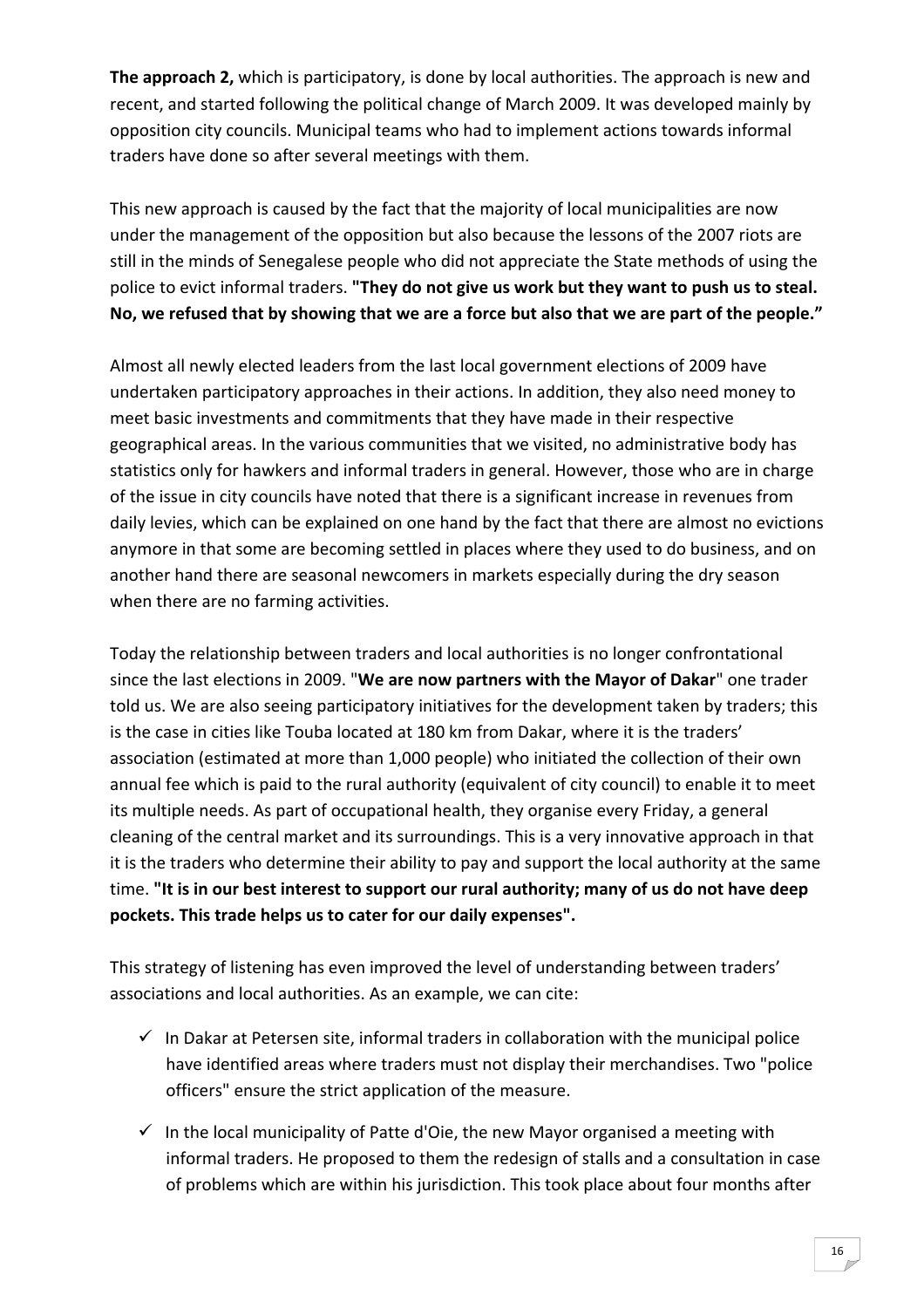his appointment on  $22^{nd}$  March, 2009. Since then, there have been no evictions which were previously very common in this area. The city council effectively redesigned some stalls which pleased some traders who are now under better working conditions. It should be noted that after this meeting, traders operating in this area scrupulously respected the ban on displaying their goods in prohibited areas. The traders' office plays the role of police. It should be noted that there is no written document between the two parties but tacit agreements. Finally, it is important to note that the Patte d'Oie municipality is part of local government entities won by the opposition following the municipal election of March 22, 2009.

- $\checkmark$  In Mbour, there is consensus between the Mayor and informal traders for the use of greenfield site called "market Diaobé" for the regrouping and settling of several traders in the municipality.
- $\checkmark$  In Thies, in 2008, the Mayor of the city issued a decree increasing the rent fees of the canteens from FCFA 2500 to 10 000 per month. Traders realised that by paying the lease of the canteens and the municipal levy for ten years, they poured over a billion CFA into the coffers of the municipality. But during the same period, the municipality did not make an investment of more than two million in the market. The traders subsequently refused to respect the municipal decree which was finally removed.

Regarding relationship among businesses that have canteens or shops and informal traders, they were very confrontational but they are now working smoothly because the new informal traders are well informed about administrative laws. Indeed, no bylaw prohibits the installation of stalls in front of a store; it is just a matter of respecting the distance of 3 metrse between the door of the shop and the stalls. The understanding is better now because most businesspeople have their own parents or brothers in the group of informal traders who trade around markets or in the arteries of the city. Added to this is that many informal traders do their bulk purchases from these businesses that are their principal suppliers.

### **Positive results achieved by traders through their struggle**

Depending on the site, we can note the various positive results that traders have achieved that improve their working conditions.

Despite the legal provisions on informal trading which have remained unchanged for the past 35 years, there was the creation of the Agency for the settlement of informal traders (ASMA). It enables traders to have at least one interlocutor at the level of public authorities to raise their problems and initiate real actions for the development of the informal trading sector, although it must be acknowledged that its functioning especially with regards to decision‐ making still needs to be improved for better efficiency of its actions on the ground. With ASMA being an agency attached to the Presidency of the Republic, it is certain that these multiple problems reach the Head of State who, despite the support of another political line, is very positive for the informal trading sector.

#### **With ASMA, they include:**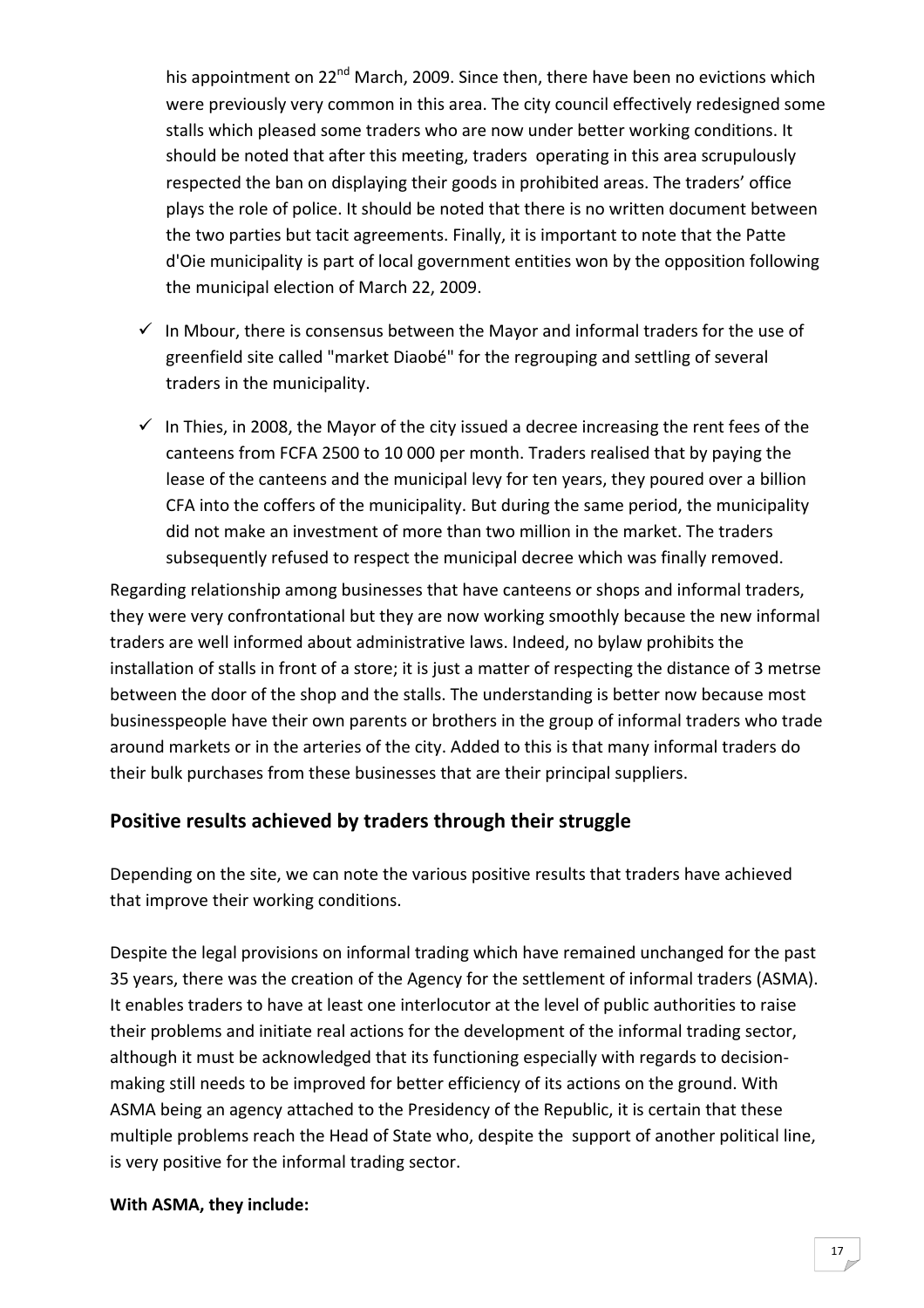- $\checkmark$  The surety support that ASMA has established at the level of the micro credit institutions of Dakar to facilitate the credit guarantee sought by traders. So far 450 traders' cases have been supported. In addition, ASMA also subsidises 30% of the amount of each loan; more than 15 million francs have enabled some of them to acquire canteens or to strengthen their working capital. Although the number is still very small, it is already a form of partnership, of which the results are already very profitable for those who have never obtained such benefits from credit institutions despite their social nature.
- $\checkmark$  The capacity building component in managing and organising for traders which unfortunately was not implemented because of regime changes during elections.
- $\checkmark$  Identification and obtaining another site for the relocation of 4000 traders located in the city of Dakar. This site in addition to the one of the city council will enable trelocation of a large number of traders.

It is important to note that all these actions that are currently being implemented by ASMA are the outcome of study days organised by traders in 2009 with the support of the NGO ENDA Tiers Monde through its cell ENDA ECOPOLE which responded positively to the request for funding for these study days as part of its programme of fighting poverty. It must be noted that the current site which will enable the relocation of some of informal traders, belonged to ENDA. It was there that the previous offices of ENDA ECOPOLE were located. The site was sold to the Dakar city council.

#### **With local authorities, they include:**

- $\checkmark$  Participatory mode of decision making on all aspects concerning the improvement of working conditions (occupational safety, facilitation for obtaining canteens and stalls, etc.) of informal traders.
- $\checkmark$  The assistance (credit line, democratic management for obtaining canteens and stalls, simplified modalities for obtaining canteens, etc.) received for the relocation of over 1000 traders in the inner city.
- $\checkmark$  The authorisation granted by the local municipality of HLM to market traders of the same municipality to install stalls with their own funding on free spaces of the municipal road surrounding the market.
- $\checkmark$  The agreement in principle between the local municipality of la Patte d'Oie and the coalition of traders for collaborative management of all the problems that can occur in their daily activities.
- $\checkmark$  The collaboration between the volunteers who work for Dakar city council in the context of urban mobility and traders who are at Petersen to avoid congestion on the public road.
- $\checkmark$  The determination of the amount of the annual levy to be paid by informal traders in Touba to the rural authority to support the institution to pay for its various expenses.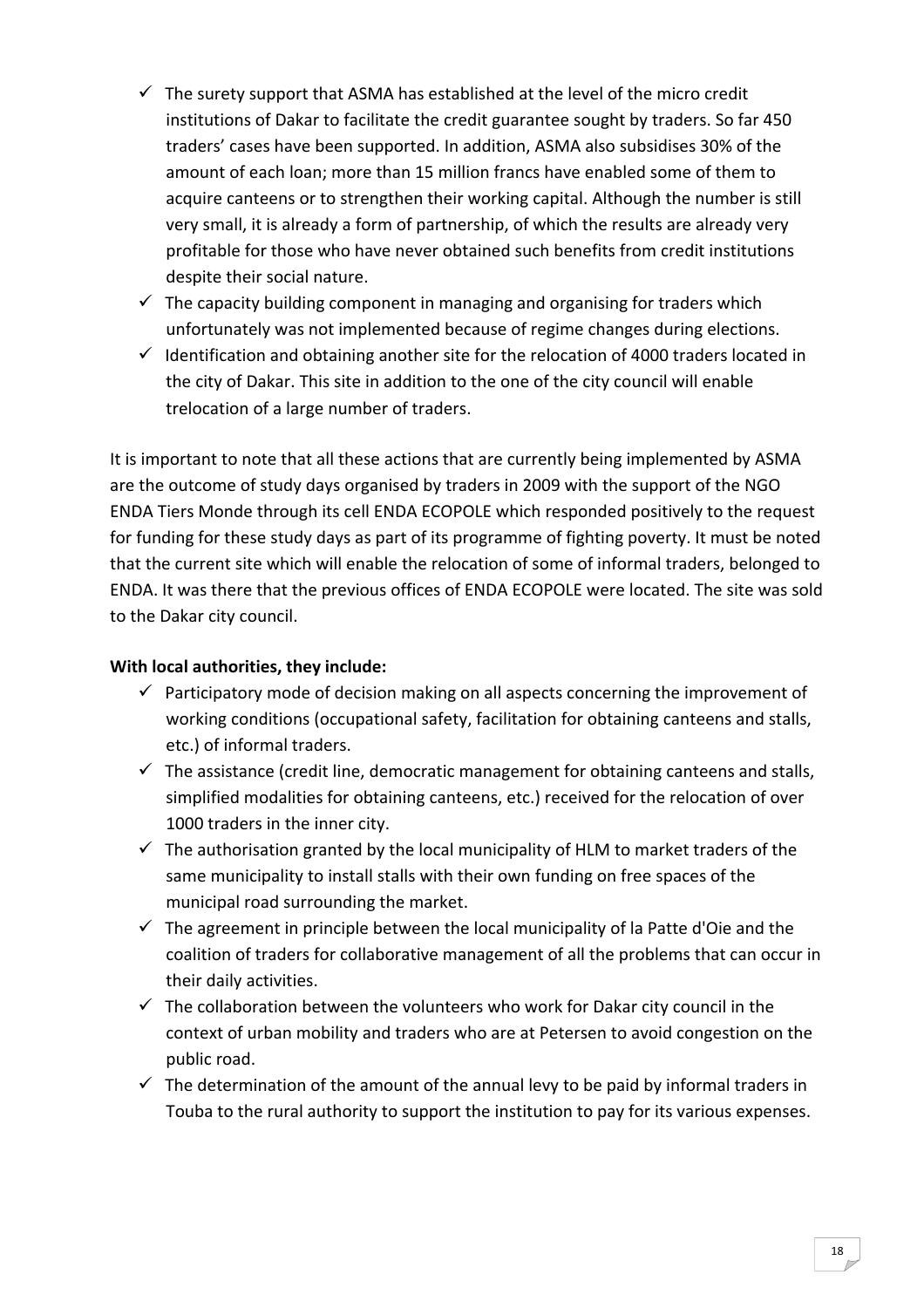### **Negative factors affecting traders**

The development of traders has certainly known changes since the events of 2007 but it still has more issues that can have negative impact on their activities.

Among them there are:

- $\checkmark$  The Law No. 76018 of 16 January 1976 on the prohibition of informal trading which has not been repealed despite the change of attitude of the authorities towards the informal sector.
- $\checkmark$  The multiplicity of associations; there are currently 40 associations in the Dakar region. To this, we should add the politicisation of some associations. For a better efficiency in negotiations and demands, all associations should operate under the banner of FAMATS. This is not the case since some associations negotiate directly with ASMA due to their proximity with the current government.
- $\checkmark$  The relocation actions are still limited only to traders of the city of Dakar while those in the suburban markets also desire to have their conditions improved.

### **Selected good practices**

This description of good practices will focus on the process of formation of FAMATS, its implementation procedure, lessons learned, learnings drawn from practice and the recommendations for its development.

The need to speak with one voice, to share information in each market and to promote the interests of informal traders was the reason that forced various associations to unite around FAMATS. For its creation, all associations with the exception of one that had political overtones came together. At the end of this meeting, a committee was formed and representatives in markets were appointed afterwards as volunteers. In each market, there is a representative whose mission is to share information on their difficulties with public and local authorities in their area.

By this act, associations support each other in case of difficulties and the committee has information on all markets. We must still recognise that FAMATS has no budget and no office. Associations which are members of FAMATS still keep their autonomy of action. Meetings between office bearers are held only if necessary; each member bears the costs related to transportation and others. This is also reflected in the functioning of FAMATS.

As part of this experience, the procedure for its creation was done according to the following approach:

- Creation of a small group of informants;
- Explanation tours in Dakar markets and in some regions;
- Organisation of the launch of the Federation;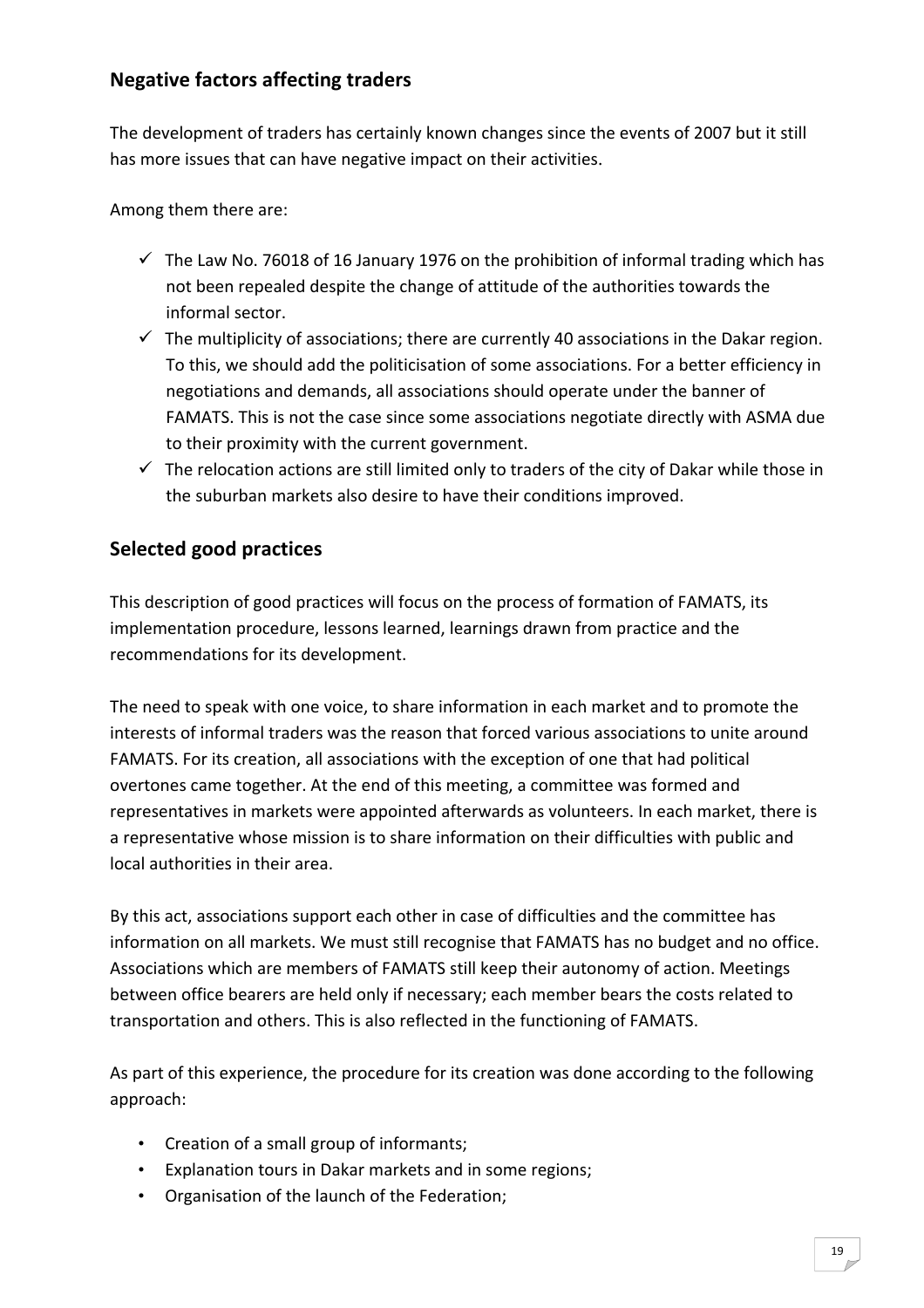• General meeting/election of office bearers and representatives.

### **Lessons drawn from FAMATS***:*

- FAMATS which brings together virtually all traders' associations can validly negotiate all issues related to working conditions which is the main issue in traders' struggle**.**
- The absence of a permanent staff for FAMATS who would deal with daily management, monitoring decisions and meetings with municipalities. Today, the chairperson and all other office bearers are informal traders; their family responsibilities mean that they cannot close their shops for several days to take care of administrative aspects of their organisation for instance or to monitor activities in other regions. They are volunteers and volunteerism has its limits.
- The lack of a strategic plan document at FAMATS is a handicap for this organisation which aims to strongly support sector development.

### **Lessons learnt**

The study on Informal traders enabled us to draw the following lessons:

#### **Among Informal traders**:

#### **Positive aspects:**

- $\checkmark$  A desire to change their status, to move from the situation of informal trader to become a stationed trader owning canteens for a more profitable business.
- $\checkmark$  The understanding that there is a need of unity in order to confront the public authority; this is what led to the grouping of associations into the federation.
- $\checkmark$  A beginning of a reflection about ways to increase their profit through the possibility of establishing a traders' purchasing centre to reduce the cost of supply of their goods. Indeed, some presidents believe that by combining their means and the support of some partners, they can go to China for example, buy their goods and redistribute them at a lower cost to members. Through this, they will make more profits and will create conditions for their own development.

#### **Negative aspects:**

 $\checkmark$  Social aspects such as social protection and training are not vet a priority for informal traders.

### **Among authorities**:

#### **Positive aspects:**

 $\checkmark$  A beginning of change in the strategy to look after traders through permanent meetings,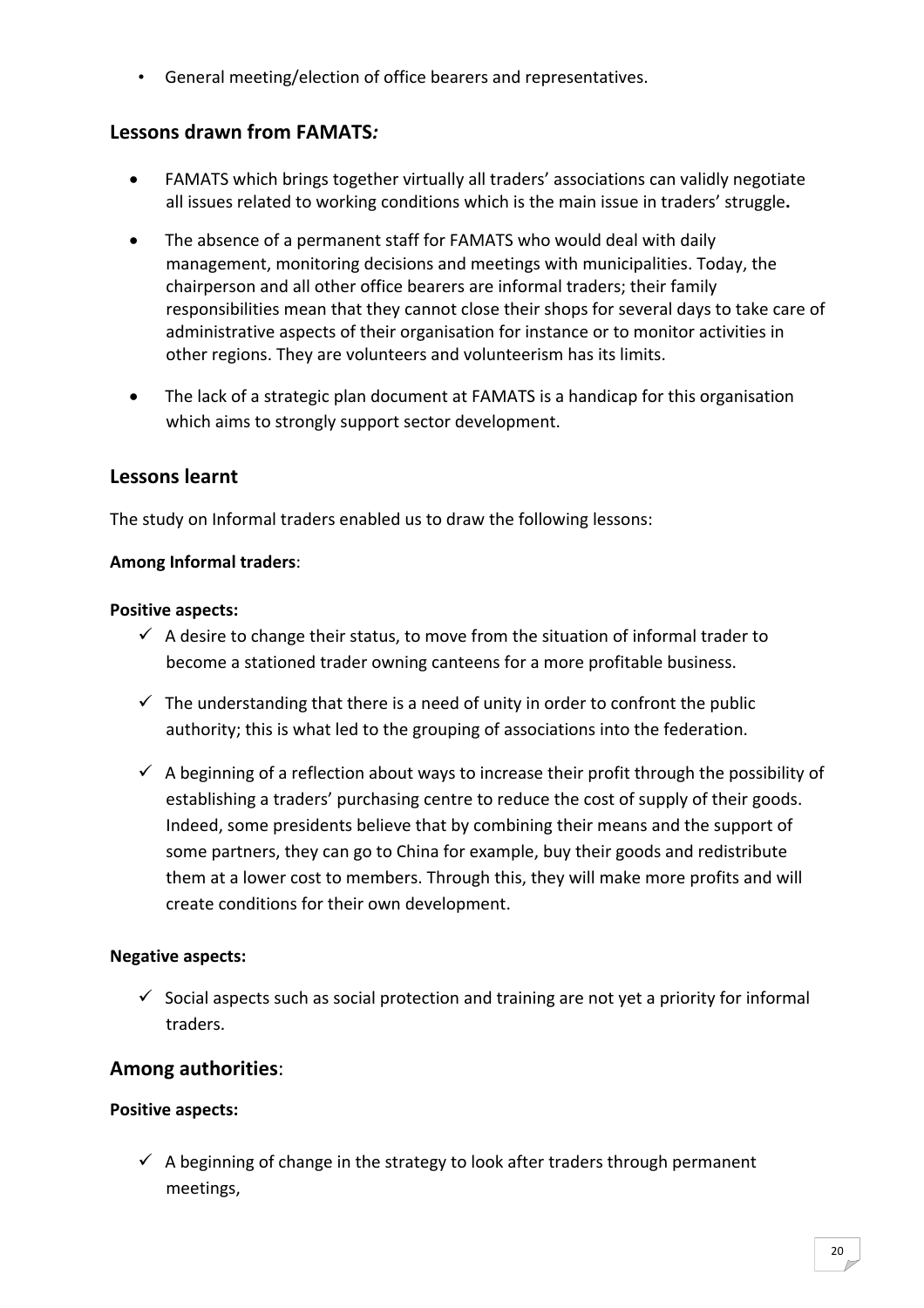- $\checkmark$  A prospective thinking underway for the development of the sector with the creation of ASMA;
- $\checkmark$  Some local authorities are increasingly interested in traders' working conditions

#### **Negative aspect:**

 $\checkmark$  Failure to repeal the Act n° 76.018 of 16 January 1976 since the Government of Senegal has created a policy of decentralisation and ASMA.

### **Recommendations**

To propel the development of street vendors, we suggest the following recommendations for development partners:

- To support FAMATS to establish a functional office with a permanent staff for the daily management and monitoring of all actions.
- To support FAMATS in developing its strategic plan for development of the street trade sector.
- To build the capacity of associations in negotiation and advocacy techniques to better propel the changes underway at the ASMA.
- To support thw association to define a communication plan in respect of all local authorities nationally.
- To support the National Confederation of Workers of Senegal (CNTS) to organise associations and expand unionisation.
- To support CNTS in collaboration with associations to organise large‐scale advocacy for the repeal of the law 76 018.

## **Conclusion**

Informal trading is now a phenomenon that can no longer be ignored in Senegal due to the number of persons who are active but especially its role of social stabiliser. Its impact on the social and economic life of the population is well demonstrated. However, despite its economic importance, public authorities have shown great determination to end the problem of informal trading. However faced with a fierce opposition from traders determined to continue their livelihood activities, attitudes towards them have since evolved. Thus, state institutions have set up a structure to support the new political line and start discussions for its development. Besides that, there are also municipalities which are developing highly innovative strategies to support the sector by implementing a strategy based on a participatory dialogue.

These attitudes could not have evolved if traders' associations had not taken their destiny in their onw hands by creating spaces for coming together and discussions to facilitate the struggle for the improvement of their working condition. To achieve their goal, various movements have combined their strategy by creating a federation of associations. However, despite good progress in federating, there are still actions to conduct both in respect of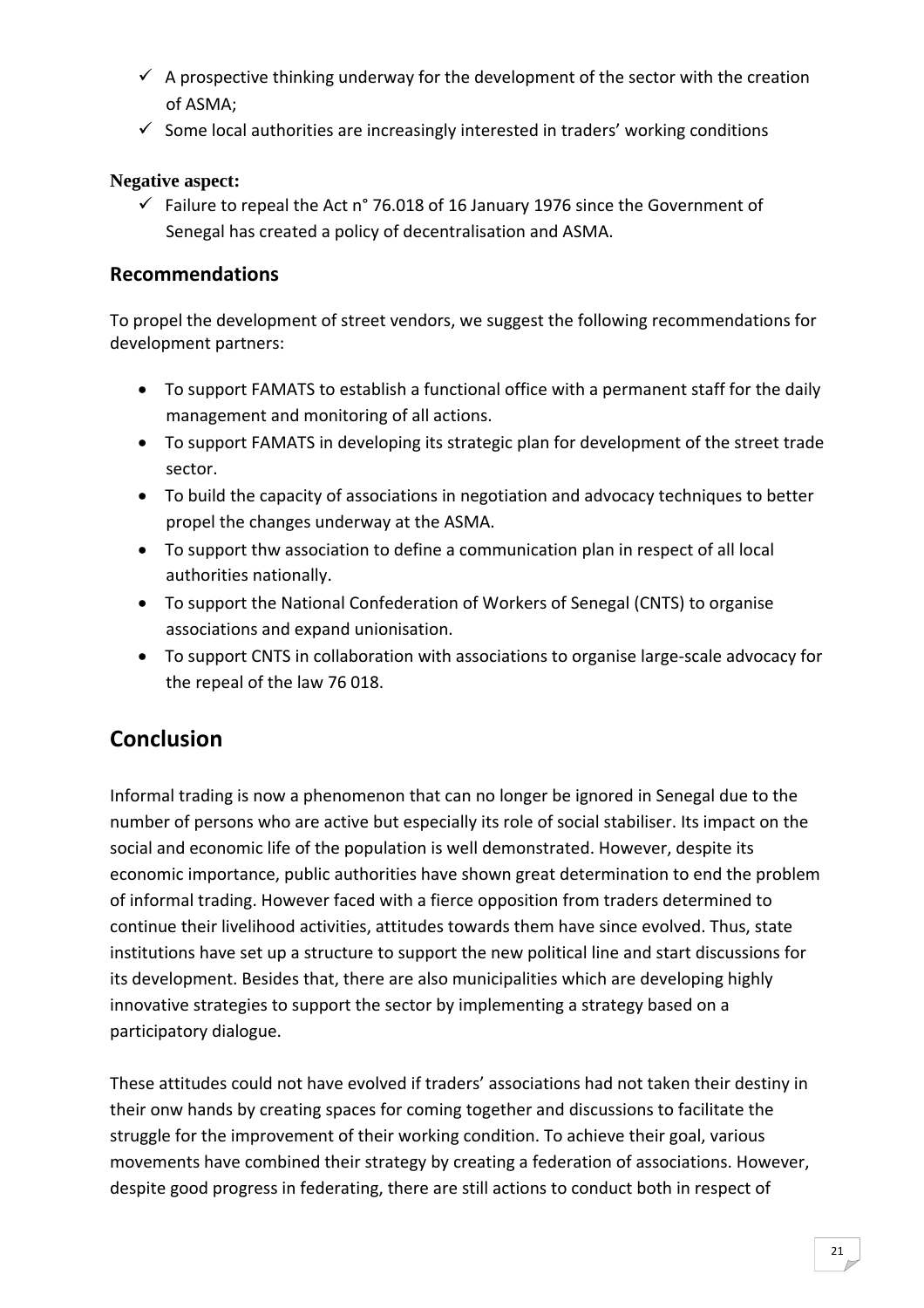political powers and their own organisations to strongly support their development. These actions include, for example the repeal of Decree No. 76,018 of 16 January, 1976, and strengthening the organisational and managerial capacity of grassroots organisations.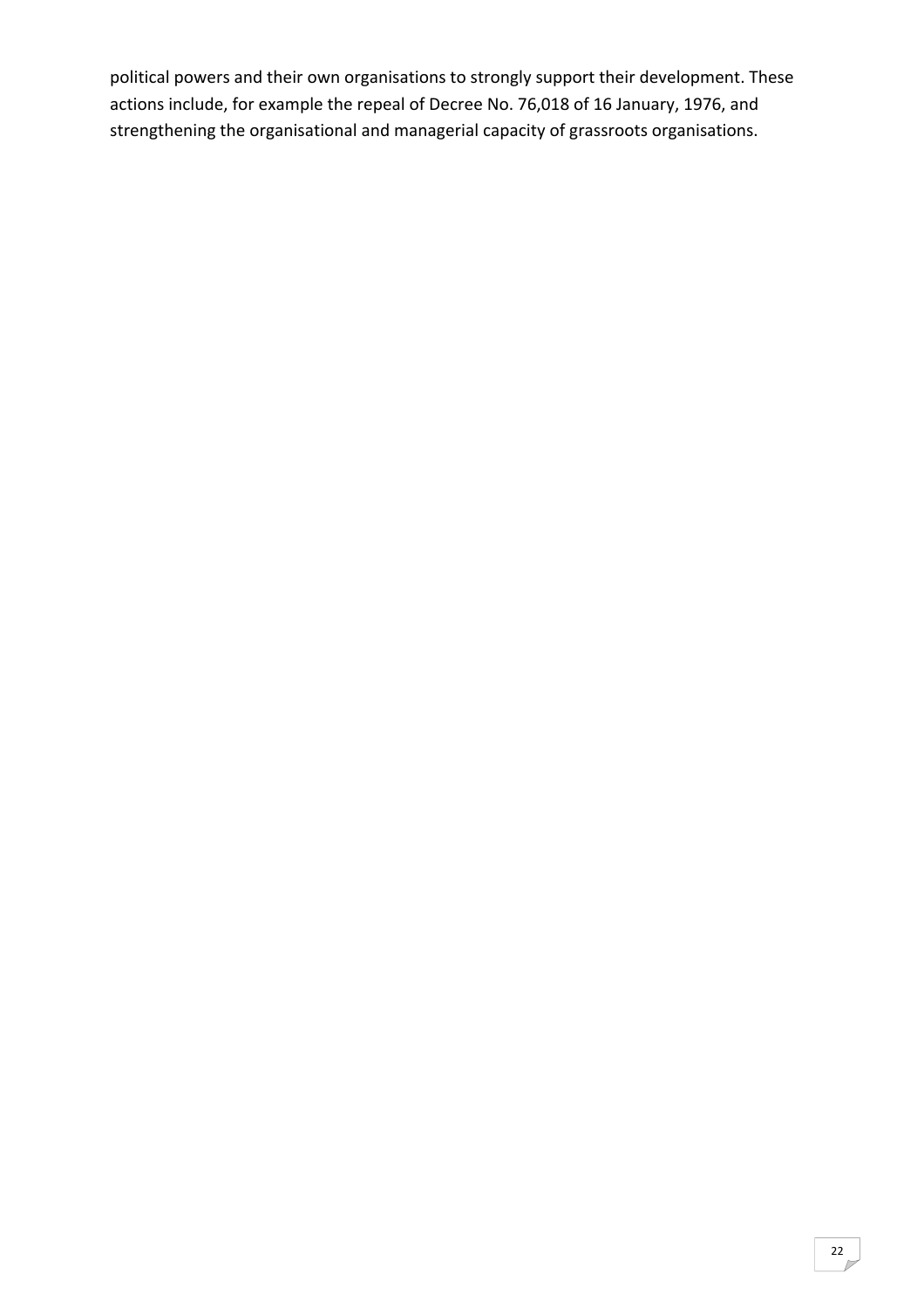# **ANNEXURES**

#### **List of persons interviewed and literature reviewed**

#### **1. List of persons interviewed.**

Khadim BABOU, Chairperson of informal traders of Petersen

Serigne Modou GUEYE, Chairperson of informal traders in the market of Castors

Birame TOURE, Chairperson of informal traders of Nabil Choucair Grand Yoff

Assane THIAM, Chairperson of informal traders of HLM market"WA NAHWI" and Chairperson of the FAMATS

Moustapha THIAM, Chairperson of informal traders of TOUBA ocass

Mame Balla DIOUF, Dakar Young traders association

Mame FALL, Chairperson of informal traders of MBOUR

Annie DIOUF, Secretary General of the FAMATS and Chairlady of the National Organisation of women stall traders (ONFECOMAT)

Assane FALL, Director General of MADS

Amath GAYE, Technical Director of ASMA

Emmanuel DIONE, ENDA ECOPOLE

Fatou Bintou YAFFA, CNTS

Mr Gueye,  $1<sup>st</sup>$  Deputy Mayor of the city of Dakar

Mr Pap Ababacar SECK, 2<sup>nd</sup> Deputy Mayor of the city of Dakar

Mr Moulaye SECK, Chairperson of SYSMAD

Mr A SOW, Secretary General of the SYSMAD

Mr Pape Soulye SECK, Chairperson of informal traders of Tilène market

#### **2. List of books consulted**

USAID, 1998 "Activity sector and employment in the informal sector in Senegal"